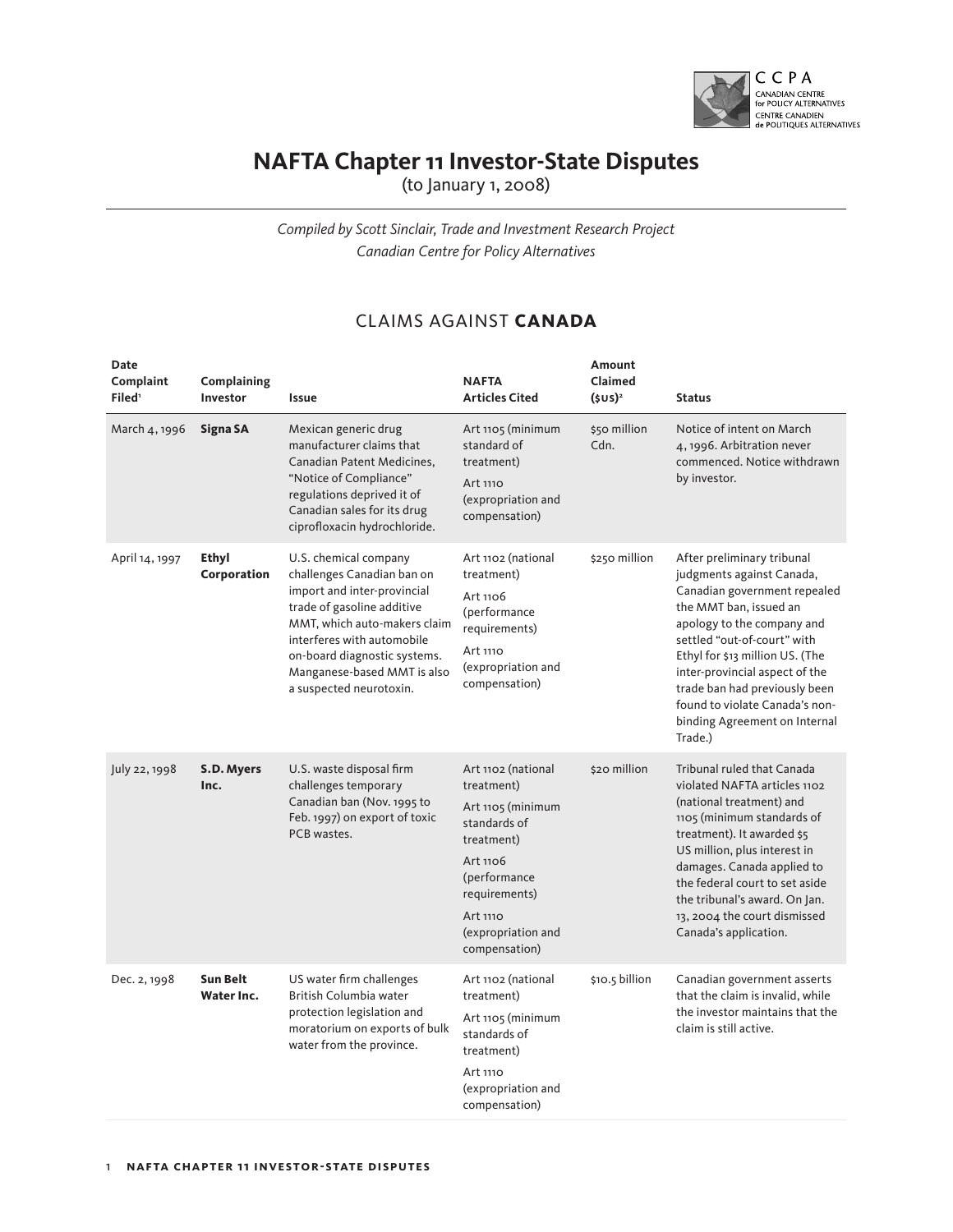|                                         | CLAIMS AGAINST <b>CANADA</b>                                                      |                                                                                                                                                                                                                                                                                                                                                                 |                                                                                                                                                                                                                                        |                                |                                                                                                                                                                                                                                                                                                                                                                                                                                                                                                                                                                                                                                                                                            |  |  |
|-----------------------------------------|-----------------------------------------------------------------------------------|-----------------------------------------------------------------------------------------------------------------------------------------------------------------------------------------------------------------------------------------------------------------------------------------------------------------------------------------------------------------|----------------------------------------------------------------------------------------------------------------------------------------------------------------------------------------------------------------------------------------|--------------------------------|--------------------------------------------------------------------------------------------------------------------------------------------------------------------------------------------------------------------------------------------------------------------------------------------------------------------------------------------------------------------------------------------------------------------------------------------------------------------------------------------------------------------------------------------------------------------------------------------------------------------------------------------------------------------------------------------|--|--|
| Date<br>Complaint<br>Filed <sup>®</sup> | Complaining<br>Investor                                                           | <b>Issue</b>                                                                                                                                                                                                                                                                                                                                                    | <b>NAFTA</b><br><b>Articles Cited</b>                                                                                                                                                                                                  | Amount<br>Claimed<br>$(sus)^2$ | <b>Status</b>                                                                                                                                                                                                                                                                                                                                                                                                                                                                                                                                                                                                                                                                              |  |  |
| Dec. 24, 1998                           | Pope &<br>Talbot Inc.                                                             | U.S. lumber company<br>challenges lumber export<br>quota system put in place<br>by Canadian government<br>to implement Canada-U.S.<br>softwood lumber agreement.                                                                                                                                                                                                | Art 1102 (national<br>treatment)<br>Art 1105 (minimum<br>standard of<br>treatment)<br>Art 1106<br>(performance<br>requirements)<br>Art 1110<br>(expropriation and<br>compensation)                                                     | \$508 million                  | <b>Tribunal ruled that Canada</b><br>violated NAFTA Article<br>1105 (minimum standards<br>of treatment). Canada was<br>ordered to pay \$460,000<br>US in damages plus interest<br>and \$20,000 US in legal<br>costs (totaling approximately<br>\$915,000 Cdn).                                                                                                                                                                                                                                                                                                                                                                                                                             |  |  |
| Jan. 19, 2000                           | <b>United Parcel</b><br><b>Service of</b><br>America Inc.                         | Multinational U.S. courier<br>company alleges that Canada<br>Post's limited monopoly over<br>letter-mail and its public postal<br>service infrastructure enable<br>Canada Post to compete<br>unfairly in express delivery.<br>UPS also alleges that Canada<br>Post enjoys other advantages<br>denied to the investor<br>(e.g. favourable customs<br>treatment). | Art 1102 (national<br>treatment)<br>Art 1105 (minimum<br>standard of<br>treatment)<br>Art $1502(3)$<br>(monopolies and state<br>enterprises)<br>Art 1503(2) (state<br>enterprises)                                                     | \$160 million                  | On May 24, 2007 the tribunal,<br>in a 2-1 decision, dismissed the<br>investor's claims. One tribunal<br>member dissented, in part.<br>The Tribunal determined that<br>key NAFTA rules concerning<br>competition policy could not<br>be invoked by an investor<br>under Chapter 11 dispute<br>procedures. It also ruled that<br>certain activities of Canada<br>Post were essentially arms-<br>length from the Canadian<br>government and therefore not<br>subject to challenge by the<br>investor. (Such activities could<br>be scrutinized in a government-<br>to-government dispute.) It also<br>rejected claims that Canada<br>Post unduly benefited from<br>more favourable treatment. |  |  |
| Dec. 22, 2000                           | <b>Ketcham</b><br><b>Investments</b><br>Inc. & Tysa<br><b>Investments</b><br>Inc. | U.S. lumber company<br>challenges lumber export<br>quota system put in place<br>by Canadian government<br>to implement Canada-U.S.<br>softwood lumber agreement.                                                                                                                                                                                                | Art 1102 (national<br>treatment)<br>Art 1103 (most-<br>favoured-nation<br>treatment)<br>Art 1105 (minimum<br>standard of<br>treatment)<br>Art 1106<br>(performance<br>requirements)<br>Art 1110<br>(expropriation and<br>compensation) | \$30 million                   | Complaint withdrawn by<br>investors in May 2001.                                                                                                                                                                                                                                                                                                                                                                                                                                                                                                                                                                                                                                           |  |  |
| Sept. 7, 2001                           | <b>Trammel</b><br>Crow Co.                                                        | U.S. property management<br>company alleges that Canada<br>Post treated it unfairly in the<br>outsourcing of certain real<br>estate services.                                                                                                                                                                                                                   | Art 1105 (minimum<br>standard of<br>treatment)                                                                                                                                                                                         | \$32 million                   | Complaint withdrawn by the<br>investor in April 2002 after<br>it reached an "out-of-court"<br>settlement with Canada Post.                                                                                                                                                                                                                                                                                                                                                                                                                                                                                                                                                                 |  |  |

**College**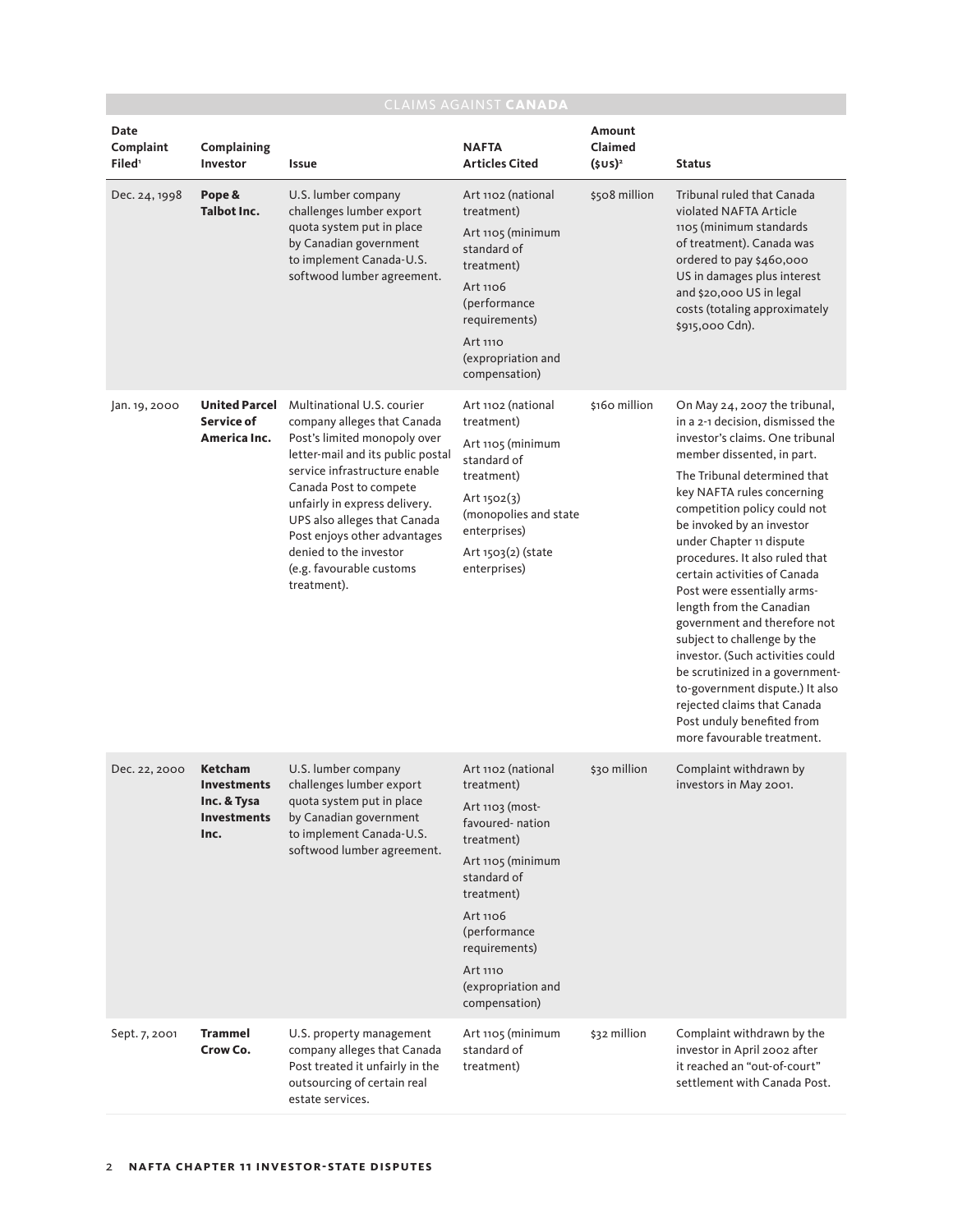| CLAIMS AGAINST <b>CANADA</b>            |                                                                      |                                                                                                                                                                                                                                                                                                                                                                                                      |                                                                                                                                                                                                                                                                               |                                |                                                                                                                                                                                                                                                                                  |
|-----------------------------------------|----------------------------------------------------------------------|------------------------------------------------------------------------------------------------------------------------------------------------------------------------------------------------------------------------------------------------------------------------------------------------------------------------------------------------------------------------------------------------------|-------------------------------------------------------------------------------------------------------------------------------------------------------------------------------------------------------------------------------------------------------------------------------|--------------------------------|----------------------------------------------------------------------------------------------------------------------------------------------------------------------------------------------------------------------------------------------------------------------------------|
| Date<br>Complaint<br>Filed <sup>1</sup> | Complaining<br>Investor                                              | Issue                                                                                                                                                                                                                                                                                                                                                                                                | <b>NAFTA</b><br><b>Articles Cited</b>                                                                                                                                                                                                                                         | Amount<br>Claimed<br>$(sus)^2$ | <b>Status</b>                                                                                                                                                                                                                                                                    |
| Nov. 6, 2001                            | Chemtura<br>Corp.<br>(formerly<br>known as<br>Crompton<br>Corp.)     | U.S.-based agro-chemical<br>company challenges Canadian<br>government ban on the sale<br>and use of the pesticide and<br>fungicide lindane. Lindane<br>is a persistent, neurotoxic<br>pesticide and suspected<br>carcinogen now banned<br>in more than 50 countries<br>worldwide, including the U.S.<br>and Canada.                                                                                  | Art 1102 (national<br>treatment)<br>Art 1103 (most-<br>favoured-nation<br>treatment)<br>Art 1104 (standard of<br>treatment)<br>Art 1105 (minimum<br>standard of<br>treatment)<br>Art 1106<br>(performance<br>requirements)<br>Art 1110<br>(expropriation and<br>compensation) | \$100 million                  | First notice of intent received<br>Nov. 6, 2001, second notice<br>received April 4, 2002 and<br>third notice on September 19,<br>2002. Chemtura filed its first<br>notice of arbitration on Oct. 17,<br>2002 and a second on February<br>10, 2005. Tribunal process<br>underway. |
| Feb. 19, 2004                           | Albert J.<br><b>Connolly</b><br>(Brownfields<br>Holding)             | U.S. investor claims that<br>actions by Ontario's Ministry<br>of Northern Development<br>and Mines resulted in the<br>forfeiture of the investor's<br>interest in a commercial<br>marble property that was<br>subsequently protected<br>under Ontario's Living Legacy<br>Program, a natural heritage<br>protection program.                                                                          | Art 1110<br>(expropriation and<br>compensation)                                                                                                                                                                                                                               | Not available                  | Notice of intent received Feb.<br>26, 2004.                                                                                                                                                                                                                                      |
| June 15, 2004                           | Contractual<br><b>Obligation</b><br><b>Productions</b><br><b>LLC</b> | U.S. animation production<br>company challenges decision<br>that it is ineligible for Canadian<br>federal tax credits available<br>only to production firms that<br>employ Canadian citizens or<br>residents. It is further alleged<br>that Canadian immigration and<br>work rules restrict U.S. citizens<br>from working on Canadian film<br>and television projects and are<br>NAFTA-inconsistent. | Art 1102 (national<br>treatment)<br>Art 1105 (minimum<br>standard of<br>treatment)<br>Art 1106<br>(performance<br>requirements)<br>Art 1110<br>(expropriation and<br>compensation)                                                                                            | \$20 million                   | Notice of intent received<br>June 15, 2004. Statement of<br>claim submitted Jan. 31, 2005.<br>Amended statement of claim<br>submitted June 16, 2005.                                                                                                                             |
| July, 2005                              | <b>Peter Pesic</b>                                                   | U.S. investor claims that<br>a Canadian government<br>decision not to extend his<br>temporary work visa impairs<br>his investments in Canada.                                                                                                                                                                                                                                                        | Art 1102 (national<br>treatment)<br>Art 1105 (minimum<br>standard of<br>treatment)                                                                                                                                                                                            | Not available                  | Notice of intent to submit<br>a claim to arbitration<br>received in July, 2005. Notice<br>subsequently withdrawn by<br>investor.                                                                                                                                                 |

п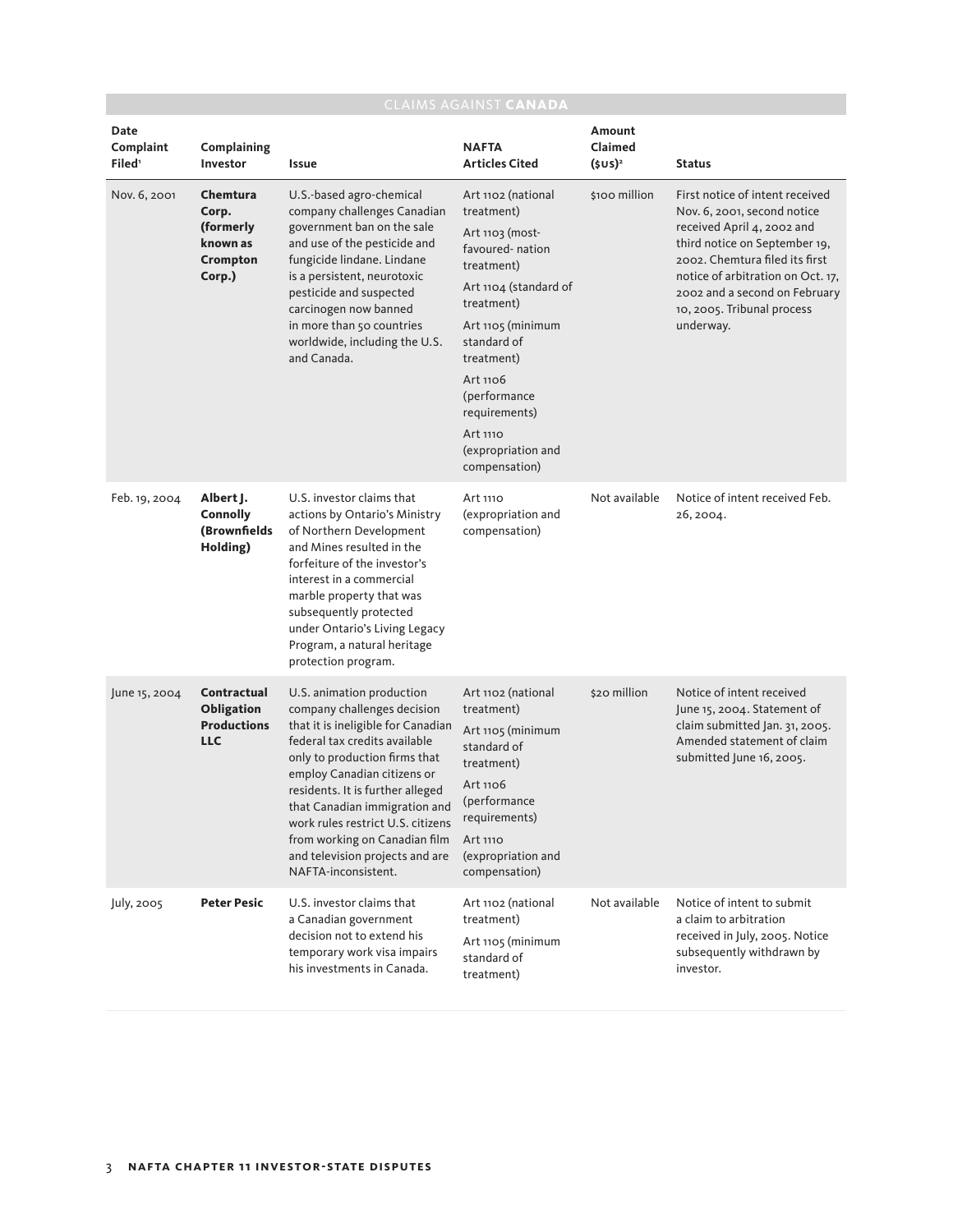|                                         |                                                              |                                                                                                                                                                                                                                                                                                                                                                                                                                                                                                | CLAIMS AGAINST <b>CANADA</b>                                                                                                                                                                                                           |                                       |                                                                                                                                         |
|-----------------------------------------|--------------------------------------------------------------|------------------------------------------------------------------------------------------------------------------------------------------------------------------------------------------------------------------------------------------------------------------------------------------------------------------------------------------------------------------------------------------------------------------------------------------------------------------------------------------------|----------------------------------------------------------------------------------------------------------------------------------------------------------------------------------------------------------------------------------------|---------------------------------------|-----------------------------------------------------------------------------------------------------------------------------------------|
| Date<br>Complaint<br>Filed <sup>1</sup> | Complaining<br>Investor                                      | <b>Issue</b>                                                                                                                                                                                                                                                                                                                                                                                                                                                                                   | <b>NAFTA</b><br><b>Articles Cited</b>                                                                                                                                                                                                  | <b>Amount</b><br>Claimed<br>$(sus)^2$ | <b>Status</b>                                                                                                                           |
| Feb. 28, 2006                           | <b>Great Lake</b><br>Farms (USA)<br>and Carl<br><b>Adams</b> | U.S. agribusiness challenges<br>Canadian provincial and<br>federal government<br>restrictions on the export<br>of milk. It also challenges<br>requirements that milk<br>producers in Ontario must<br>obtain a quota authorized<br>under Canada's supply-<br>management system for dairy<br>products.                                                                                                                                                                                           | Art 1103 (most-<br>favoured-nation<br>treatment)<br>Art 1105 (minimum<br>standard of<br>treatment)<br>Art 1110<br>(expropriation and<br>compensation)<br>Art $1502(3)$<br>(monopolies and state<br>enterprises)                        | \$78 million                          | Notice of intent to submit a<br>claim to arbitration received<br>on Feb. 28, 2006. Notice of<br>arbitration received on June<br>5,2006. |
| Sept. 25, 2006                          | Merrill<br>and Ring<br>Forestry, L.P.                        | Washington-state forestry<br>company alleges that Canadian<br>federal and provincial<br>regulations and policies<br>restricting the export of<br>raw (i.e. unprocessed) logs<br>favour log processors in BC<br>at Merrill and Ring's expense,<br>expropriate its investment<br>in BC timber lands, and<br>violate minimum standards of<br>treatment.<br>Canadian log export controls<br>are exempted from NAFTA<br>obligations governing trade in<br>goods (Annex 301.a.)                      | Art 1102 (national<br>treatment)<br>Art 1103 (most-<br>favoured-nation<br>treatment)<br>Art 1105 (minimum<br>standard of<br>treatment)<br>Art 1106<br>(performance<br>requirements)<br>Art 1110<br>(expropriation and<br>compensation) | \$25 million                          | Notice of intent to submit a<br>claim to arbitration received on<br>Sept. 25, 2006.                                                     |
| Oct. 12, 2006                           | V. G. Gallo                                                  | U.S. investor proposed a<br>man-made lake on a former<br>open-pit mine site located<br>in northern Ontario as a<br>landfill for municipal waste<br>from Toronto. In June 2004,<br>the newly elected Ontario<br>provincial government<br>enacted legislation preventing<br>the controversial project<br>from proceeding. The<br>investor claims that this<br>action was "tantamount to<br>expropriation" and deprived<br>it of the minimum standard of<br>treatment under international<br>law. | Art 1105 (minimum<br>standard of<br>treatment)<br>Art 1110<br>(expropriation and<br>compensation)                                                                                                                                      | \$355.1 million                       | Notice of intent to submit a<br>claim to arbitration received on<br>Oct. 12, 2006.                                                      |

### CLAIMS AGAINST **CANADA**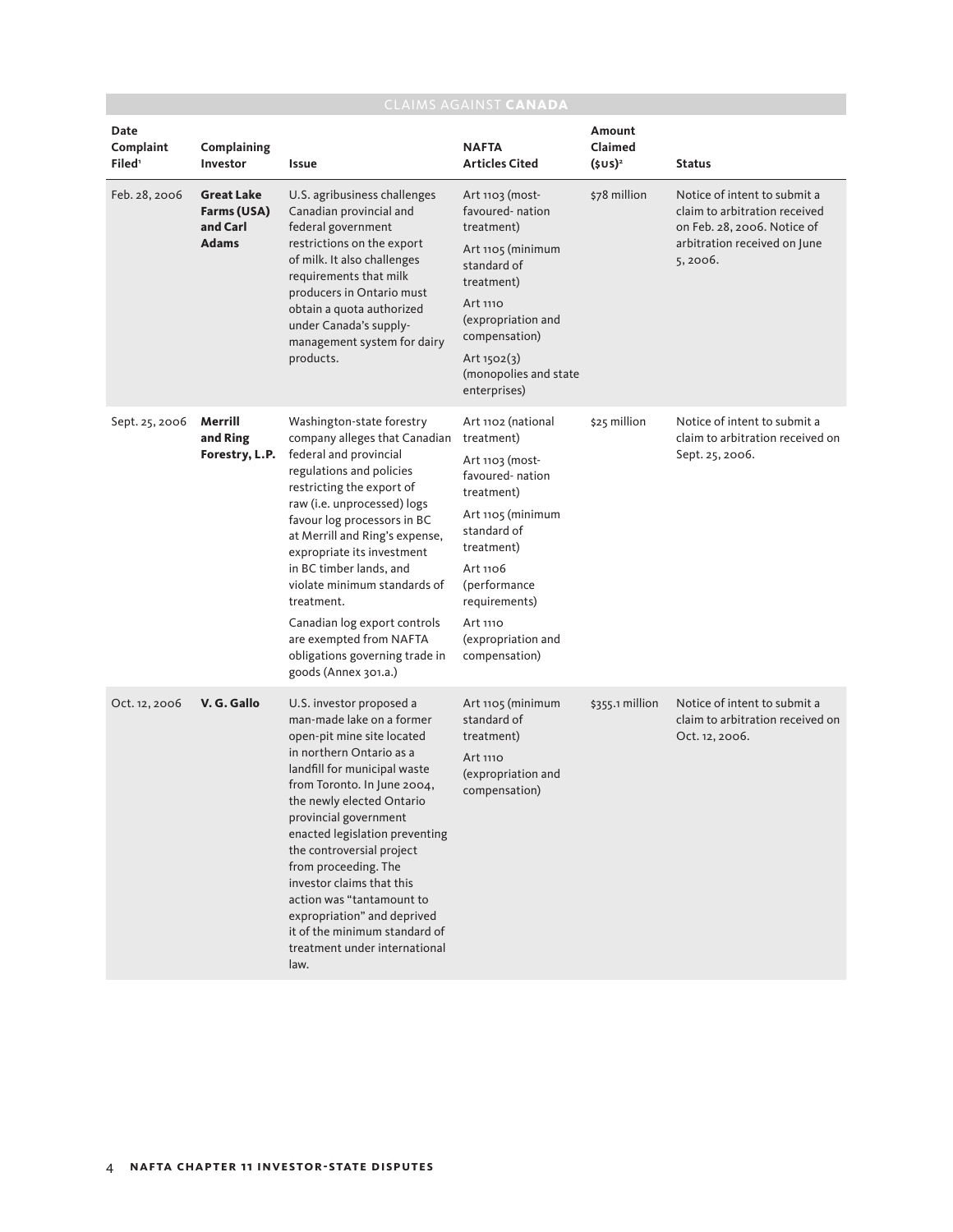|                                         | <b>CLAIMS AGAINST CANADA</b>                       |                                                                                                                                                                                                                                                                                                                                                                                                                                                                                                                                                                                                                                                                                                                                                                                    |                                                      |                                       |                                                                                     |  |
|-----------------------------------------|----------------------------------------------------|------------------------------------------------------------------------------------------------------------------------------------------------------------------------------------------------------------------------------------------------------------------------------------------------------------------------------------------------------------------------------------------------------------------------------------------------------------------------------------------------------------------------------------------------------------------------------------------------------------------------------------------------------------------------------------------------------------------------------------------------------------------------------------|------------------------------------------------------|---------------------------------------|-------------------------------------------------------------------------------------|--|
| Date<br>Complaint<br>Filed <sup>®</sup> | Complaining<br>Investor                            | <b>Issue</b>                                                                                                                                                                                                                                                                                                                                                                                                                                                                                                                                                                                                                                                                                                                                                                       | <b>NAFTA</b><br><b>Articles Cited</b>                | <b>Amount</b><br>Claimed<br>$(sus)^2$ | <b>Status</b>                                                                       |  |
| Aug. 3, 2007                            | <b>Mobil</b><br><b>Investments</b><br>Canada, Inc. | Mobil Investments is the<br>U.S.-based holding company<br>for the ExxonMobil group's<br>investments in Canada.<br>Exxon-Mobil, the world's<br>largest oil and gas company,<br>is a partner in the Hibernia<br>and Terra Nova oil and<br>gas fields off the coast of<br>Newfoundland and Labrador.<br>Exxon alleges that Canadian<br>guidelines stipulating that<br>energy companies active in<br>the offshore invest in research<br>and development within<br>Newfoundland and Labrador<br>are NAFTA-inconsistent<br>performance requirements.<br>ExxonMobil alleges that<br>requirements that companies<br>spend a fixed amount on local<br>research and development go<br>further than previous local<br>benefits agreements, which<br>were specifically exempted<br>from NAFTA. | Art 1106 (performance \$40 million+<br>requirements) |                                       | Notice of intent to submit a<br>claim to arbitration received on<br>August 3, 2007. |  |
| August 3, 2007                          | <b>Murphy Oil</b><br>Corporation                   | Murphy Oil Corporation, a U.S.<br>oil and gas company, active in<br>the Newfoundland offshore<br>has submitted a claim that is<br>essentially the same as Exxon<br>Mobil's (see above).                                                                                                                                                                                                                                                                                                                                                                                                                                                                                                                                                                                            | Art 1106 (performance \$10 million+<br>requirements) |                                       | Notice of intent to submit a<br>claim to arbitration received on<br>August 3, 2007  |  |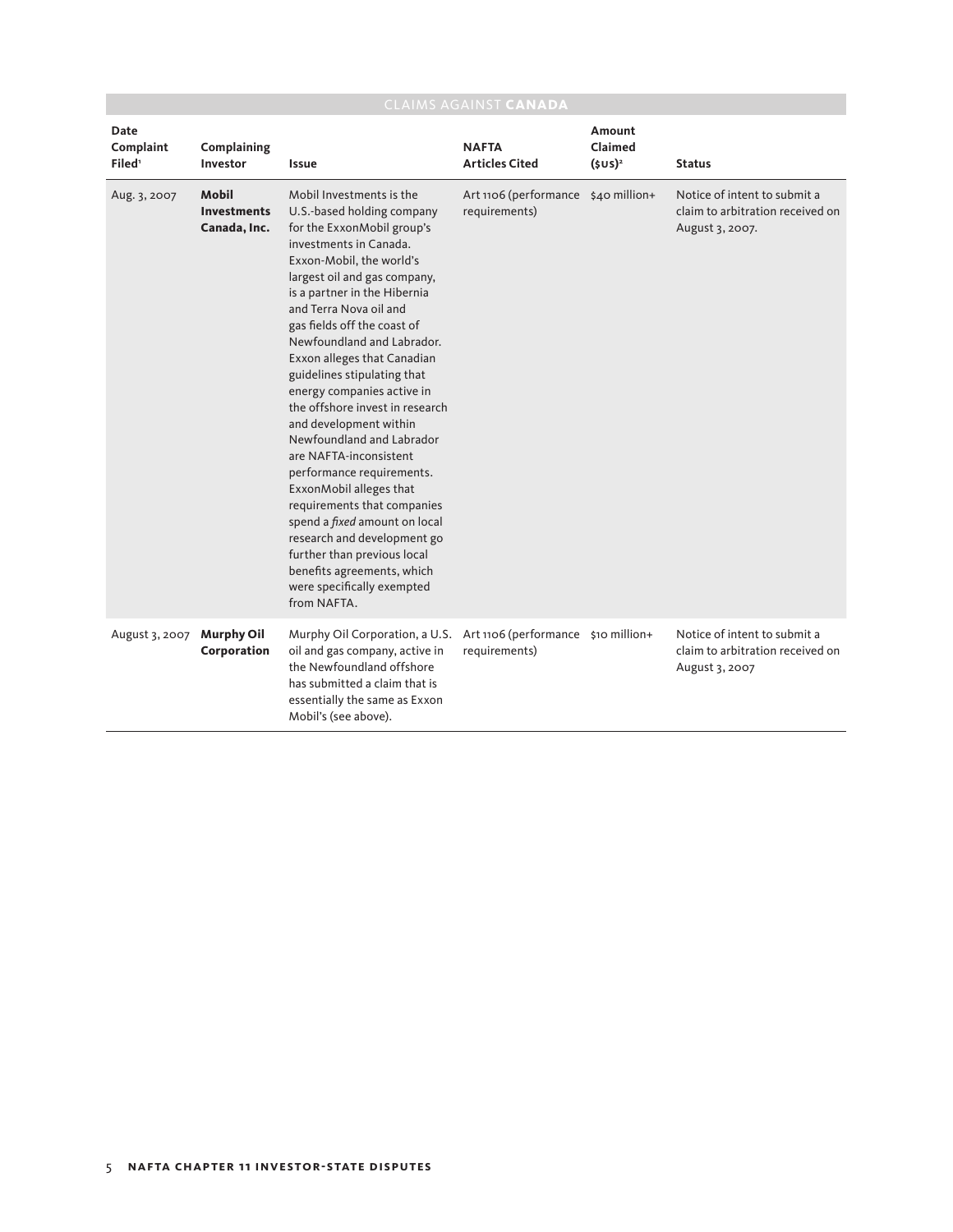| <b>CLAIMS AGAINST CANADA</b>            |                                       |                                                                                                                                                                                                                                                                                                                                                                                                                                                                                                                                                                                                                                                                                                                                                                                                                                                                                                                                                                                                                 |                                                                                                                                                                                           |                                        |                                                   |  |
|-----------------------------------------|---------------------------------------|-----------------------------------------------------------------------------------------------------------------------------------------------------------------------------------------------------------------------------------------------------------------------------------------------------------------------------------------------------------------------------------------------------------------------------------------------------------------------------------------------------------------------------------------------------------------------------------------------------------------------------------------------------------------------------------------------------------------------------------------------------------------------------------------------------------------------------------------------------------------------------------------------------------------------------------------------------------------------------------------------------------------|-------------------------------------------------------------------------------------------------------------------------------------------------------------------------------------------|----------------------------------------|---------------------------------------------------|--|
| Date<br>Complaint<br>Filed <sup>1</sup> | Complaining<br>Investor               | <b>Issue</b>                                                                                                                                                                                                                                                                                                                                                                                                                                                                                                                                                                                                                                                                                                                                                                                                                                                                                                                                                                                                    | <b>NAFTA</b><br><b>Articles Cited</b>                                                                                                                                                     | <b>Amount</b><br>Claimed<br>$(\xiUS)2$ | <b>Status</b>                                     |  |
| October 30,<br>2007                     | Gottlieb<br><b>Investors</b><br>Group | U.S.-based private investors<br>allege that changes to the<br>tax treatment of energy<br>income trusts made by the<br>Government of Canada<br>constituted NAFTA-<br>inconsistent discrimination<br>against U.S. energy-trust<br>investors, were equivalent to<br>expropriation of the Gottliebs'<br>investments in energy trusts,<br>and violated minimum<br>standards of treatment<br>because the Gottliebs had<br>relied on the Conservative<br>federal government's promises<br>not to change the rules<br>governing income trusts.<br>Income trusts are investment<br>vehicles that hold assets<br>whose income is passed on to<br>trust unit-holders, resulting<br>in reduced taxes on the<br>underlying assets. On October<br>31, 2006, following a series of<br>high-profile announcements<br>by major Canadian companies<br>that they intended to convert<br>to trusts, the Canadian federal<br>Finance Minster announced<br>changes that effectively ended<br>favorable tax status for most<br>trusts. | Art 1102<br>(national treatment)<br>Art 1103<br>(most-favoured-<br>nation treatment)<br>Art 1105<br>(minimum standard<br>of treatment)<br>Art 1110<br>(expropriation and<br>compensation) | $$6.5$ million+                        | Notice of intent received on<br>October 30, 2007. |  |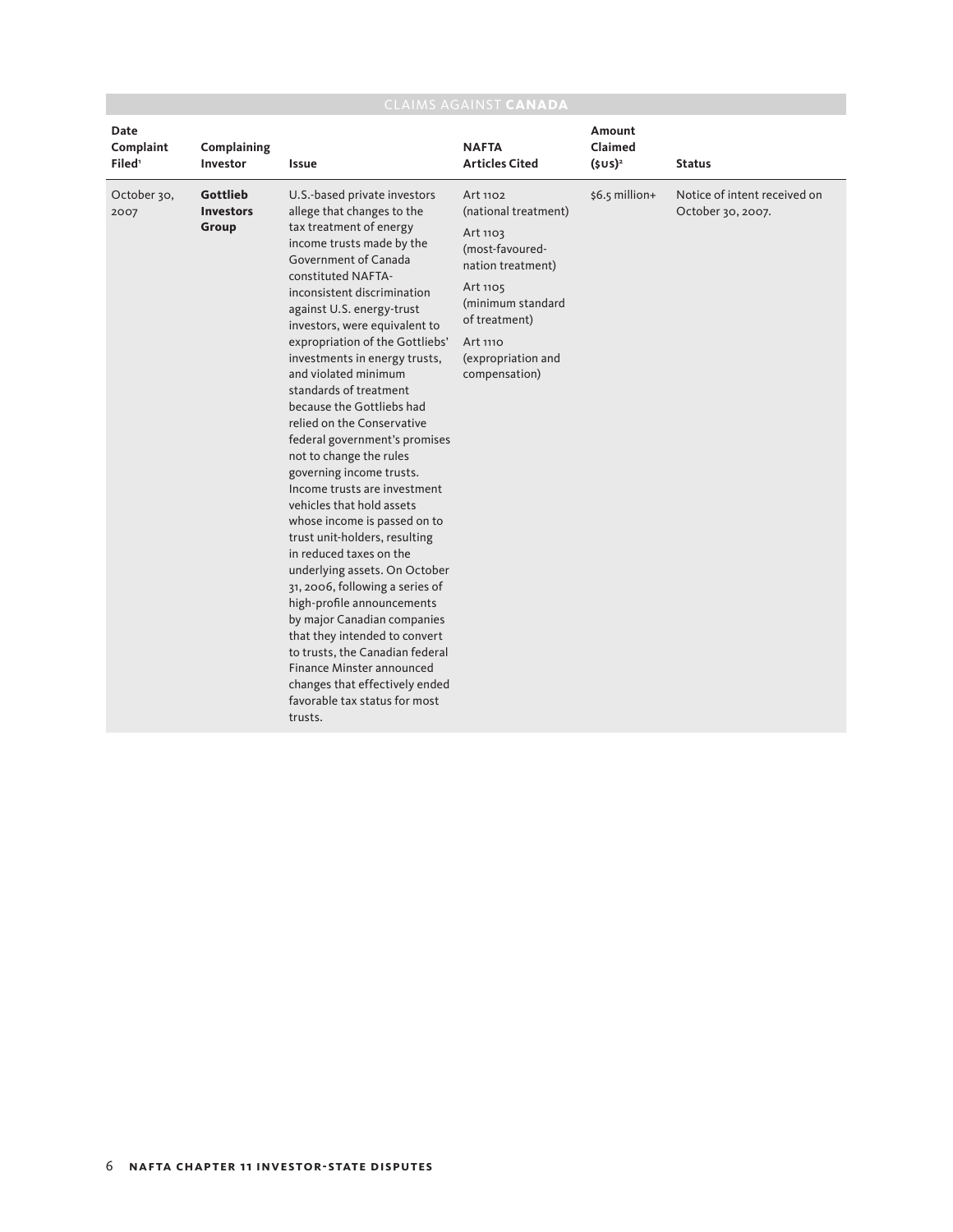## CLAIMS AGAINST **THE UNITED STATES**

| Date<br>Complaint<br>Filed <sup>1</sup> | Complaining<br>Investor         | Issue                                                                                                                                                                                                                                                                                                                                                                     | <b>NAFTA</b><br><b>Articles Cited</b>                                                                                                                                                     | Amount<br>Claimed<br>$(sus)^2$ | <b>Status</b>                                                                                                                                                                                                                                                                                                                                                                                                                                                                                                                                                      |
|-----------------------------------------|---------------------------------|---------------------------------------------------------------------------------------------------------------------------------------------------------------------------------------------------------------------------------------------------------------------------------------------------------------------------------------------------------------------------|-------------------------------------------------------------------------------------------------------------------------------------------------------------------------------------------|--------------------------------|--------------------------------------------------------------------------------------------------------------------------------------------------------------------------------------------------------------------------------------------------------------------------------------------------------------------------------------------------------------------------------------------------------------------------------------------------------------------------------------------------------------------------------------------------------------------|
| July 29, 1998                           | <b>The Loewen</b><br>Group Inc. | Loewen, a Canadian funeral<br>home operator, challenges a<br>civil case ruling against it by<br>a jury in a Mississippi state<br>court and allegedly excessive<br>bond requirements for leave<br>to appeal.                                                                                                                                                               | Art 1102 (national<br>treatment)<br>Art 1105 (minimum<br>standard of<br>treatment)<br>Art 1110<br>(expropriation and<br>compensation)                                                     | \$725 million                  | In June 2003, the tribunal<br>dismissed the investor's claims.<br>On Oct 31, 2005 a U.S. court<br>denied Loewen's petition to<br>vacate the tribunal's award.                                                                                                                                                                                                                                                                                                                                                                                                      |
| May 6, 1999                             | Mondev<br>International<br>Ltd. | Canadian real estate developer<br>challenges Massachusetts<br>Supreme court ruling that<br><b>Boston Redevelopment</b><br>Authority, a municipal<br>government body, is protected<br>by local government sovereign<br>immunity.                                                                                                                                           | Art 1102 (national<br>treatment)<br>Art 1105 (minimum<br>standard of<br>treatment)<br>Art 1110<br>(expropriation and<br>compensation)                                                     | \$50 million                   | In October 2002, the tribunal<br>dismissed the investor's claims.                                                                                                                                                                                                                                                                                                                                                                                                                                                                                                  |
| June 15, 1999                           | <b>Methanex</b><br>Corp.        | Canadian chemical company<br>challenges California's<br>phase-out of MTBE, a<br>gasoline additive which has<br>contaminated ground and<br>surface water throughout<br>California.                                                                                                                                                                                         | Art 1105 (minimum<br>standard of<br>treatment)<br>Art 1110<br>(expropriation and<br>compensation)                                                                                         | \$970 million                  | On August 9, 2005, the<br>tribunal dismissed the<br>investor's claims. The tribunal<br>ordered Methanex to pay the<br>U.S. government legal costs of<br>approximately \$3 million and<br>the full cost of the arbitration.                                                                                                                                                                                                                                                                                                                                         |
| Feb. 29, 2000                           | <b>ADF Group</b><br>Inc.        | Canadian steel contractor<br>challenges U.S. "Buy-America"<br>preferences requiring that<br>U.S. steel be used in federally-<br>funded state highway projects.                                                                                                                                                                                                            | Art 1102 (national<br>treatment)<br>Art 1105 (minimum<br>standard of<br>treatment)<br>Art 1106<br>(performance<br>requirements)                                                           | \$90 million                   | In January 2003, the tribunal<br>dismissed the investor's claim.<br>The tribunal concluded that<br>the measures in question<br>were procurement measures<br>exempted under Article 1108.                                                                                                                                                                                                                                                                                                                                                                           |
| Nov. 5, 2001                            | <b>Canfor Corp.</b>             | Canadian lumber company<br>challenges U.S. antidumping<br>and countervailing duties<br>against Canadian softwood<br>lumber exports. The investor<br>also challenges aspects of the<br>Byrd Amendment authorizing<br>the payment of countervailing<br>and anti-dumping duties<br>collected on Canadian<br>softwood lumber imports<br>to U.S. softwood lumber<br>producers. | Art 1102 (national<br>treatment)<br>Art 1103 (most-<br>favoured-nation<br>treatment)<br>Art 1105 (minimum<br>standard of<br>treatment)<br>Art 1110<br>(expropriation and<br>compensation) | \$250 million                  | Notice of arbitration on July<br>9, 2002. At the request of<br>the U.S. government, the<br>Canfor, Terminal and Kembec<br>claims have been consolidated<br>into a single arbitration. The<br>consolidation order is being<br>contested by the complainants<br>in the U.S. courts.<br>On June 6, 2006, The Tribunal<br>ruled that it has no jurisdiction<br>on claims concerning<br>U.S. antidumping and<br>countervailing duty law, but<br>that it does have jurisdiction to<br>decide claims concerning the<br>Byrd Amendment. The tribunal<br>process continues. |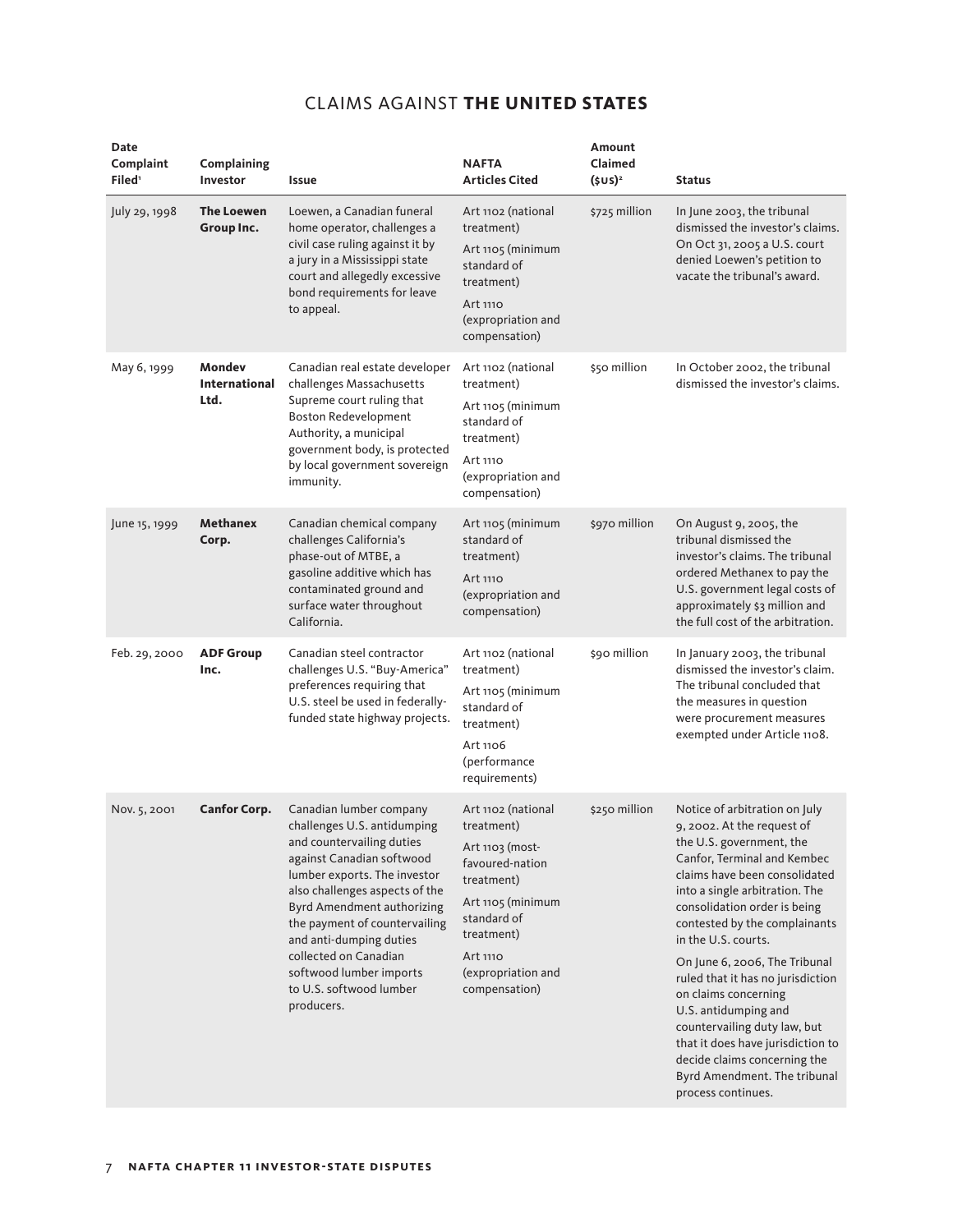|                                         | <b>CLAIMS AGAINST THE UNITED STATES</b> |                                                                                                                                                                                                                                                                                                                                                                                  |                                                                                                                                                                                                                                                                               |                               |                                                                                                                                                                                                           |  |
|-----------------------------------------|-----------------------------------------|----------------------------------------------------------------------------------------------------------------------------------------------------------------------------------------------------------------------------------------------------------------------------------------------------------------------------------------------------------------------------------|-------------------------------------------------------------------------------------------------------------------------------------------------------------------------------------------------------------------------------------------------------------------------------|-------------------------------|-----------------------------------------------------------------------------------------------------------------------------------------------------------------------------------------------------------|--|
| Date<br>Complaint<br>Filed <sup>1</sup> | Complaining<br>Investor                 | Issue                                                                                                                                                                                                                                                                                                                                                                            | <b>NAFTA</b><br><b>Articles Cited</b>                                                                                                                                                                                                                                         | Amount<br>Claimed<br>$(sv)^2$ | <b>Status</b>                                                                                                                                                                                             |  |
|                                         |                                         |                                                                                                                                                                                                                                                                                                                                                                                  |                                                                                                                                                                                                                                                                               |                               |                                                                                                                                                                                                           |  |
| Jan. 14, 2002                           | Kenex Ltd.                              | Canadian manufacturer of<br>industrial hemp products<br>challenges seizure of industrial<br>hemp products under U.S.<br>Drug Enforcement Agency<br>(DEA) rules.                                                                                                                                                                                                                  | Art 1102 (national<br>treatment)<br>Art 1103 (most-<br>favoured-nation<br>treatment)<br>Art 1104 (standard of<br>treatment)<br>Art 1105 (minimum<br>standard of<br>treatment)                                                                                                 | \$20 million                  | Notice of arbitration, August<br>2,2002.<br>In Feb. 2004, a U.S. court<br>granted a petition by Kenex<br>and others to prohibit<br>enforcement of DEA rules<br>barring non-psychoactive<br>hemp products. |  |
| Mar. 15, 2002                           | <b>James Russell</b><br><b>Baird</b>    | Canadian investor challenges<br>U.S. measures banning the<br>disposal of radioactive wastes<br>at sea or below the seabed.                                                                                                                                                                                                                                                       | Art 1102 (national<br>treatment)<br>Art 1103 (most-<br>favoured-nation<br>treatment)<br>Art 1104 (standard of<br>treatment)<br>Art 1105 (minimum<br>standard of<br>treatment)<br>Art 1106<br>(performance<br>requirements)<br>Art 1110<br>(expropriation and<br>compensation) | \$13.58 billion               | Notice of intent on March 15,<br>2002.<br>Claim inactive.                                                                                                                                                 |  |
| May 1, 2002                             | Doman Inc.                              | Canadian lumber company<br>challenges U.S. antidumping<br>and countervailing duties<br>against Canadian softwood<br>lumber exports. The investor<br>also challenges aspects of the<br><b>Byrd Amendment authorizing</b><br>the payment of countervailing<br>and anti-dumping duties<br>collected on Canadian<br>softwood lumber imports<br>to U.S. softwood lumber<br>producers. | Art 1102 (national<br>treatment)<br>Art 1103 (most-<br>favoured-nation<br>treatment)<br>Art 1104 (standard of<br>treatment)<br>Art 1105 (minimum<br>standard of<br>treatment)<br>Art 1110<br>(expropriation and<br>compensation)                                              | \$513 million                 | Notice of intent on May 1,<br>2002.                                                                                                                                                                       |  |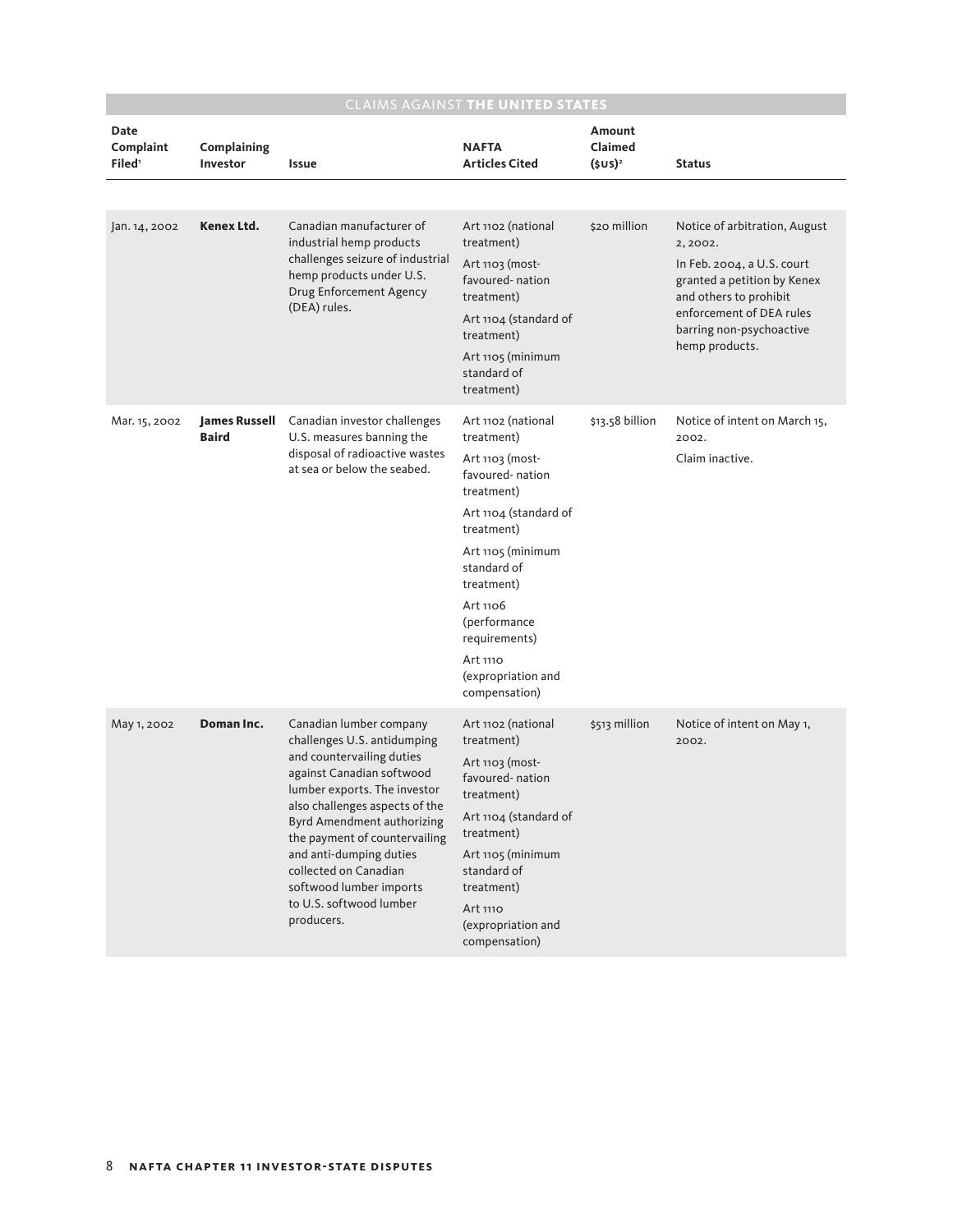| Date<br>Complaint<br>Filed <sup>1</sup> | Complaining<br>Investor                         | Issue                                                                                                                                                                                                                                                                                                                                                                                                                                                                                                                                                                                                                                                                                                                                                                                                                                                                              | <b>NAFTA</b><br><b>Articles Cited</b>                                                                                                                                                     | Amount<br>Claimed<br>$(sv)^2$ | <b>Status</b>                                                                                                                                                                                                                                                                                                                                                                                                       |
|-----------------------------------------|-------------------------------------------------|------------------------------------------------------------------------------------------------------------------------------------------------------------------------------------------------------------------------------------------------------------------------------------------------------------------------------------------------------------------------------------------------------------------------------------------------------------------------------------------------------------------------------------------------------------------------------------------------------------------------------------------------------------------------------------------------------------------------------------------------------------------------------------------------------------------------------------------------------------------------------------|-------------------------------------------------------------------------------------------------------------------------------------------------------------------------------------------|-------------------------------|---------------------------------------------------------------------------------------------------------------------------------------------------------------------------------------------------------------------------------------------------------------------------------------------------------------------------------------------------------------------------------------------------------------------|
| May 3, 2002                             | <b>Tembec Inc.</b>                              | Canadian lumber company<br>challenges U.S. antidumping<br>and countervailing duties<br>against Canadian softwood<br>lumber exports. The investor<br>also challenges aspects of the<br>Byrd Amendment authorizing<br>the payment of countervailing<br>and anti-dumping duties<br>collected on Canadian<br>softwood lumber imports<br>to U.S. softwood lumber<br>producers.                                                                                                                                                                                                                                                                                                                                                                                                                                                                                                          | Art 1102 (national<br>treatment)<br>Art 1103 (most-<br>favoured-nation<br>treatment)<br>Art 1105 (minimum<br>standard of<br>treatment)<br>Art 1110<br>(expropriation and<br>compensation) | \$200 million+                | Notice of arbitration and<br>statement of claim, Dec. 3,<br>2004. At the request of the<br>U.S. government, the Canfor,<br>Terminal and Kembec claims<br>were consolidated into a single<br>arbitration.<br>In Dec. 2005, Tembec withdrew<br>its claim.<br>After a lengthy process,<br>the tribunal awarded costs<br>of the proceedings to the<br>U.S. government, requiring<br>a substantial payment by<br>Tembec. |
| Sept. 9, 2002                           | Paget, et.<br>al & 800438<br>Ontario<br>Limited | An Ontario numbered<br>company operated three<br>subsidiaries in Florida that sold<br>or leased bingo halls. Between<br>1994 and 1995, the state of<br>Florida accused it of violating<br>the Racketeer Influenced and<br>Corrupt Organizations Act and<br>subjected it to a tax audit. As<br>a result, the state of Florida<br>seized Ontario Ltd'.s property.<br>Two forfeiture proceedings<br>took place, which the investor<br>alleges did not result in<br>a judgment in the state's<br>favor. The company sought<br>the return of property and<br>compensation, but a Florida<br>court ruled that claims against<br>the state caused by the actions<br>of prosecutors are barred by<br>the Doctrine of Sovereign<br>and Prosecutorial Immunity.<br>Ontario Ltd. claims that the<br>state improperly refused<br>to return its property and<br>destroyed its financial records | Art 1102 (national<br>treatment)<br>Art 1103 (most-<br>favoured-nation<br>treatment)<br>Art 1105 (minimum<br>standard of<br>treatment)<br>Art 1110<br>(expropriation and<br>compensation) | \$38 million                  | Notice of Intent to Submit<br>a Claim to Arbitration on<br>September 9, 2002. Claim<br>inactive.                                                                                                                                                                                                                                                                                                                    |

## CLAIMS AGAINST **THE UNITED STATES**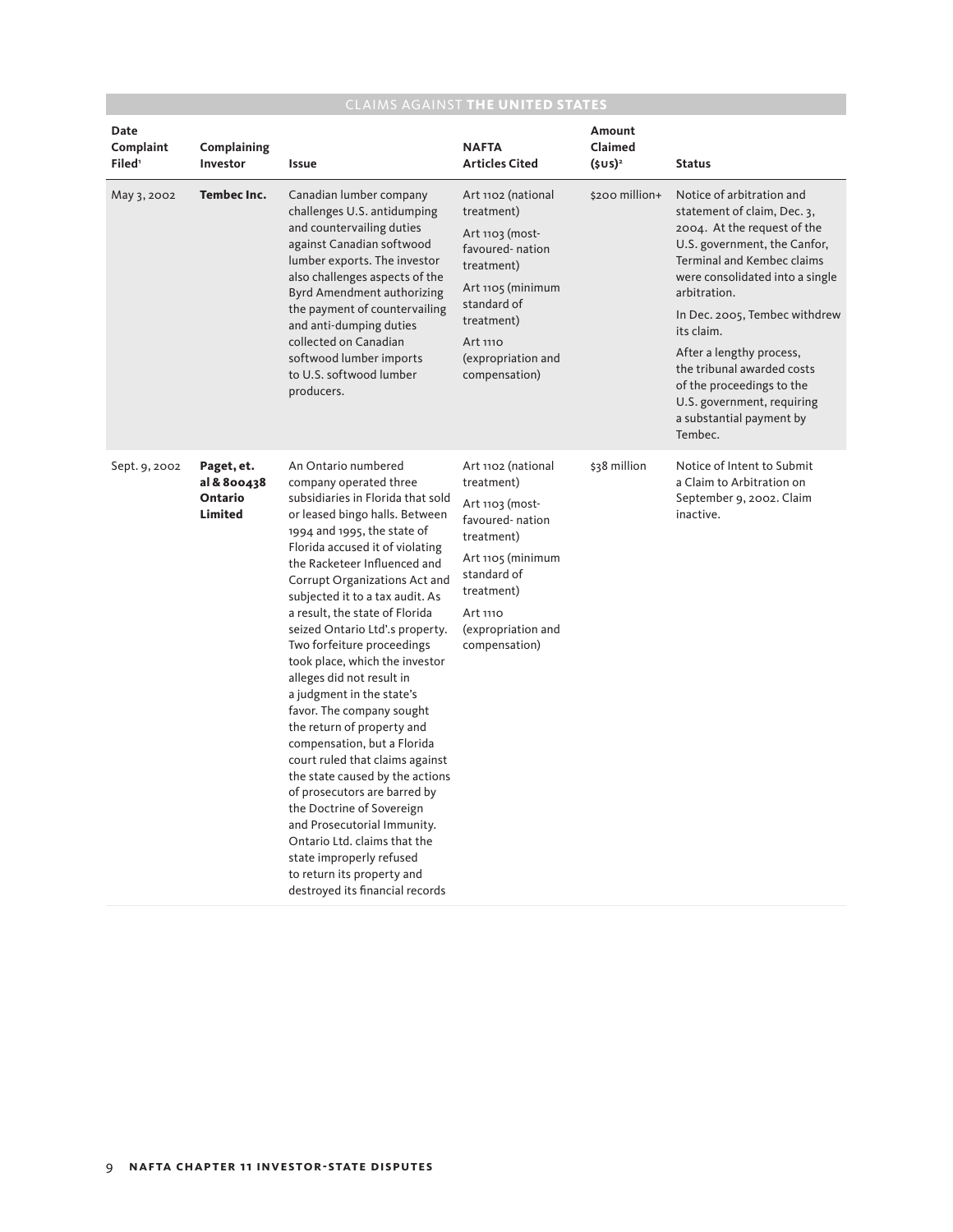|                                         | CLAIMS AGAINST THE UNITED STATES                                       |                                                                                                                                                                                                                                                                                                                                                                           |                                                                                                                                                                                                                                    |                               |                                                                                                                                                                                                                                                                                                                                                                                                                                                                                                                                                                    |  |
|-----------------------------------------|------------------------------------------------------------------------|---------------------------------------------------------------------------------------------------------------------------------------------------------------------------------------------------------------------------------------------------------------------------------------------------------------------------------------------------------------------------|------------------------------------------------------------------------------------------------------------------------------------------------------------------------------------------------------------------------------------|-------------------------------|--------------------------------------------------------------------------------------------------------------------------------------------------------------------------------------------------------------------------------------------------------------------------------------------------------------------------------------------------------------------------------------------------------------------------------------------------------------------------------------------------------------------------------------------------------------------|--|
| Date<br>Complaint<br>Filed <sup>®</sup> | Complaining<br>Investor                                                | Issue                                                                                                                                                                                                                                                                                                                                                                     | <b>NAFTA</b><br><b>Articles Cited</b>                                                                                                                                                                                              | Amount<br>Claimed<br>$(sv)^2$ | <b>Status</b>                                                                                                                                                                                                                                                                                                                                                                                                                                                                                                                                                      |  |
| June 12, 2003                           | <b>Terminal</b><br><b>Forest</b><br><b>Products Ltd.</b>               | Canadian lumber company<br>challenges U.S. antidumping<br>and countervailing duties<br>against Canadian softwood<br>lumber exports. The investor<br>also challenges aspects of the<br>Byrd Amendment authorizing<br>the payment of countervailing<br>and anti-dumping duties<br>collected on Canadian<br>softwood lumber imports<br>to U.S. softwood lumber<br>producers. | Art 1102 (national<br>treatment)<br>$Art 1103$ (most-<br>favoured-nation<br>treatment)<br>Art 1105 (minimum<br>standard of<br>treatment)<br>Art 1110<br>(expropriation and<br>compensation)                                        | \$90 million                  | Notice of Arbitration, March<br>31, 2004. At the request of<br>the U.S. government, the<br>Canfor, Terminal and Kembec<br>claims have been consolidated<br>into a single arbitration. The<br>consolidation order is being<br>contested by the complainants<br>in the U.S. courts.<br>On June 6, 2006, The Tribunal<br>ruled that it has no jurisdiction<br>on claims concerning<br>U.S. antidumping and<br>countervailing duty law, but<br>that it does have jurisdiction to<br>decide claims concerning the<br>Byrd Amendment. The tribunal<br>process continues. |  |
| July 21, 2003                           | <b>Glamis Gold</b><br>Ltd.                                             | Canadian mining company<br>alleges that California<br>regulations intended to limit<br>the environmental impacts of<br>open-pit mining and to protect<br>indigenous peoples' religious<br>sites made its proposed gold<br>mine unprofitable.                                                                                                                              | Art 1105 (minimum<br>standard of<br>treatment)<br>Art 1110<br>(expropriation and<br>compensation)                                                                                                                                  | \$50 million+                 | Notice of arbitration Dec. 9,<br>2003.<br>The first session of the arbitral<br>hearing was on merits held<br>from August 12-17, 2007 and<br>the second hearing from Sept.<br>17-19, 2007. The tribunal<br>process continues.                                                                                                                                                                                                                                                                                                                                       |  |
| Sept. 2003                              | <b>Grand River</b><br><b>Enterprises</b><br><b>Six Nations</b><br>Itd. | Canadian native-owned<br>manufacturer and wholesaler<br>of tobacco products alleges<br>that its business was harmed<br>by the treatment of "non-<br>participating manufacturers"<br>under the terms of a<br>settlement agreement<br>between 46 U.S. states and<br>the major tobacco companies<br>to recoup public monies spent<br>to treat smoking-related<br>illnesses.  | Art 1102 (national<br>treatment)<br>$Art 1103$ (most-<br>favoured-nation<br>treatment)<br>Art 1104 (standard of<br>treatment)<br>Art 1105 (minimum<br>standard of<br>treatment)<br>Art 1110<br>(expropriation and<br>compensation) | \$360 million+                | Notice of arbitration March<br>10, 2004. Preliminary hearing<br>on jurisdiction held in March<br>2006. Tribunal rules that<br>aspects of the complaint are<br>"time-barred," but that the<br>claim can proceed in part. The<br>tribunal process is underway.                                                                                                                                                                                                                                                                                                       |  |
| Aug. 12, 2004                           | Canadian<br><b>Cattlemen</b><br>for Fair Trade                         | Canadian cattle producers<br>challenge the U.S. ban on<br>imports of Canadian live<br>cattle and beef following the<br>discovery of a BSE-infected<br>cow from an Alberta herd.                                                                                                                                                                                           | Art 1102 (national<br>treatment)                                                                                                                                                                                                   | \$235 million+                | First notice of arbitration<br>March 16, 2005. Approximately<br>100 claims have been<br>consolidated into a single<br>arbitration. A hearing on<br>jurisdiction was held in<br>October 2007. The tribunal<br>process is underway.                                                                                                                                                                                                                                                                                                                                  |  |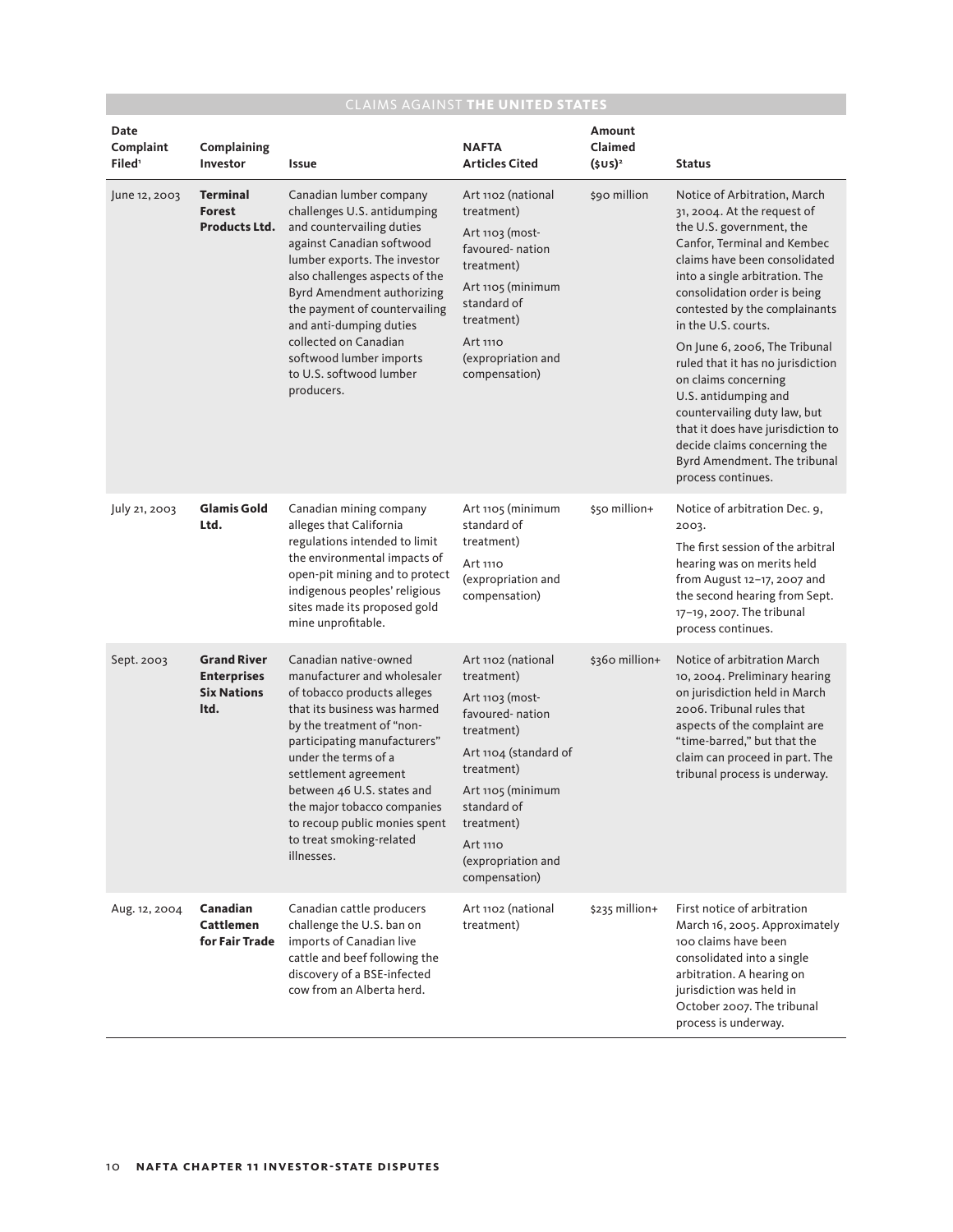## CLAIMS AGAINST **MEXICO**

| Date<br>Complaint<br>Filed <sup>®</sup> | Complaining<br>Investor                                        | Issue                                                                                                                                                                                                                                                                | <b>NAFTA</b><br><b>Articles Cited</b>                                                                                                                                                                                                                                         | Amount<br>Claimed<br>$(\xiUS)2$ | <b>Status</b>                                                                                                                                                                                                                                                                                                                                                                                                                                                                                                                                                    |
|-----------------------------------------|----------------------------------------------------------------|----------------------------------------------------------------------------------------------------------------------------------------------------------------------------------------------------------------------------------------------------------------------|-------------------------------------------------------------------------------------------------------------------------------------------------------------------------------------------------------------------------------------------------------------------------------|---------------------------------|------------------------------------------------------------------------------------------------------------------------------------------------------------------------------------------------------------------------------------------------------------------------------------------------------------------------------------------------------------------------------------------------------------------------------------------------------------------------------------------------------------------------------------------------------------------|
| Oct. 2, 1996                            | <b>Metalclad</b><br>Corp.                                      | U.S. waste management<br>company challenges decisions<br>by Mexican local government<br>to refuse it a permit to operate<br>a hazardous waste landfill in La<br>Pedrera, San Luis Potosi and by<br>state government to create an<br>ecological preserve in the area. | Art 1102 (national<br>treatment)<br>Art 1103 (most-<br>favoured-nation<br>treatment)<br>Art 1104 (standard of<br>treatment)<br>Art 1105 (minimum<br>standard of<br>treatment)<br>Art 1106<br>(performance<br>requirements)<br>Art 1110<br>(expropriation and<br>compensation) | \$90 million                    | Tribunal ruled that<br><b>Mexico violated NAFTA</b><br>articles 1105 (minimum<br>standards of treatment)<br>and 1110 (expropriation and<br>compensation). Mexico was<br>ordered to pay \$16.7 million US<br>in damages. Mexico applied for<br>statutory review of the tribunal<br>award before the BC Supreme<br>Court on the grounds that<br>the tribunal had exceeded its<br>jurisdiction. The court allowed<br>most of the tribunal's award to<br>stand. The case was settled in<br>October, 2000 when Mexico<br>paid undisclosed damages to<br>the investor. |
| Dec. 10, 1996                           | <b>Robert</b><br>Azinian et<br>al.(Desona)                     | U.S. waste management<br>company challenges Mexican<br>court ruling revoking its<br>contract for non-performance<br>of waste disposal and<br>management in Naucalpan de<br>Juarez.                                                                                   | Art 1102 (national<br>treatment)<br>Art 1105 (minimum<br>standard of<br>treatment)<br>Art 1110<br>(expropriation and<br>compensation)                                                                                                                                         | \$17 million+                   | Notice of arbitration received<br>on Nov. 10, 1997. On Nov. 1<br>1999, the tribunal dismissed<br>the investor's claims.                                                                                                                                                                                                                                                                                                                                                                                                                                          |
| Feb. 16, 1998                           | <b>Marvin Roy</b><br><b>Feldman</b><br><b>Karpa</b><br>(CEMSA) | U.S. cigarette exporter<br>challenges Mexican<br>government decision not to<br>rebate taxes on its cigarette<br>exports.                                                                                                                                             | Art 1105 (minimum<br>standard of<br>treatment)<br>Art 1110<br>(expropriation and<br>compensation)                                                                                                                                                                             | \$50 million                    | On December 16, 2002, the<br>tribunal rejected the investor's<br>expropriation claim, but<br>upheld the claim of a violation<br>of national treatment. Mexico<br>was ordered to pay damages of<br>approximately \$1.5 million US.<br>Mexico initiated a statutory<br>review of the award in the<br>Ontario Superior Court of<br>Justice to set aside parts of the<br>Tribunal's award. In December<br>2003, the judge dismissed<br>Mexico's application. Mexico's<br>appeal of this decision was<br>rejected by the Ontario Court<br>of Appeal on Jan. 11, 2005. |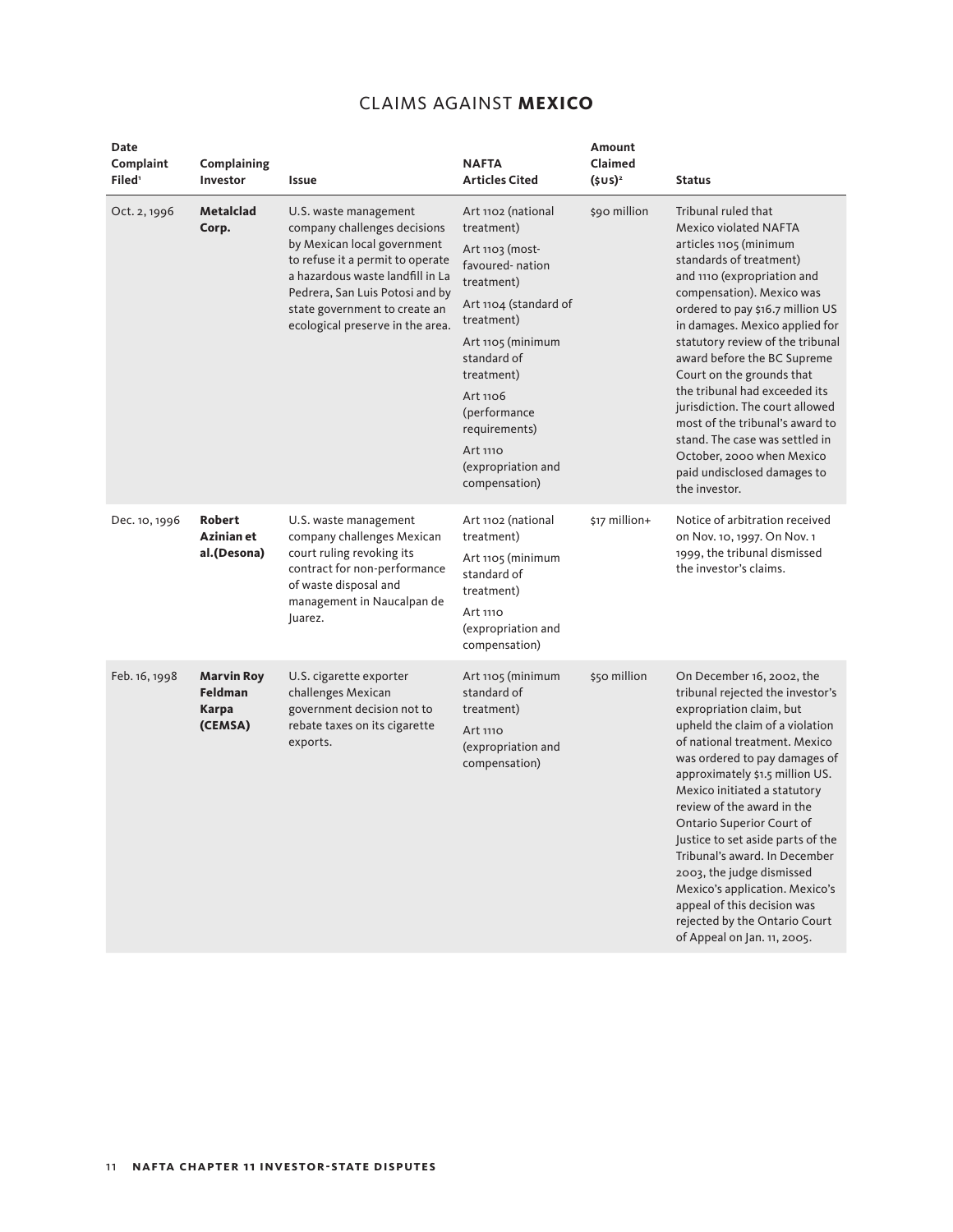| <b>CLAIMS AGAINST MEXICO</b>                   |                                                         |                                                                                                                                                                                                                                                                                |                                                                                                                                                                           |                                 |                                                                                                                                                                                                                                                                                                                                                                                                                                                                                                                                                                          |  |
|------------------------------------------------|---------------------------------------------------------|--------------------------------------------------------------------------------------------------------------------------------------------------------------------------------------------------------------------------------------------------------------------------------|---------------------------------------------------------------------------------------------------------------------------------------------------------------------------|---------------------------------|--------------------------------------------------------------------------------------------------------------------------------------------------------------------------------------------------------------------------------------------------------------------------------------------------------------------------------------------------------------------------------------------------------------------------------------------------------------------------------------------------------------------------------------------------------------------------|--|
| <b>Date</b><br>Complaint<br>Filed <sup>®</sup> | Complaining<br>Investor                                 | <b>Issue</b>                                                                                                                                                                                                                                                                   | <b>NAFTA</b><br><b>Articles Cited</b>                                                                                                                                     | Amount<br>Claimed<br>$(\xiUS)2$ | <b>Status</b>                                                                                                                                                                                                                                                                                                                                                                                                                                                                                                                                                            |  |
| June 30, 1998                                  | <b>USA Waste</b><br>Management<br>Inc.                  | U.S. waste management<br>company challenges state<br>and local government actions<br>in contract dispute with a<br>Mexican subsidiary over waste<br>disposal services in Acapulco.                                                                                             | Art 1105 (minimum<br>standard of<br>treatment)<br>Art 1110<br>(expropriation and<br>compensation)                                                                         | \$60 million                    | In June 2000 the Tribunal<br>ruled that it lacked jurisdiction<br>because Waste Management<br>Inc. had not properly waived<br>domestic legal claims as<br>required by NAFTA. The<br>investor resubmitted its<br>notice of intent. The tribunal<br>subsequently confirmed its<br>jurisdiction. In April, 2004<br>the tribunal dismissed the<br>investor's claims.                                                                                                                                                                                                         |  |
| Nov. 15, 1999                                  | <b>Fireman's</b><br><b>Fund</b><br><b>Insurance Co.</b> | U.S. insurance company<br>alleges that the Mexican<br>government discriminates<br>against if by facilitating the<br>sale by Mexican financial<br>institutions of peso-dominated<br>debentures, but not the sale<br>of U.S. dollar-denominated<br>debentures by Fireman's Fund. | Art 1102 (national<br>treatment)<br>Art 1105 (minimum<br>standard of<br>treatment)<br>Art 1110<br>(expropriation and<br>compensation)<br>Art 1405 (national<br>treatment) | \$50 million                    | Notice of arbitration on<br>Oct. 30, 2001. On July 17,<br>2006 tribunal dismissed the<br>investor's claim.<br>A censored version of the<br>final award became publicly<br>available during 2007.<br>The tribunal determined that.<br>while the investor had been<br>subjected to discriminatory<br>treatment, under the NAFTA<br>financial services chapter<br>rules only claims involving<br>expropriation were open to<br>investor-state challenge. The<br>tribunal ruled that Mexico's<br>treatment of the investor<br>did not rise to the level of<br>expropriation. |  |
| Nov. 11, 2000                                  | <b>Billy Joe</b><br>Adams et al.                        | A group of U.S. property<br>investors disputes a Mexican<br>superior court decision<br>regarding title to real estate<br>investments and related<br>matters.                                                                                                                   | Art 1102 (national<br>treatment)<br>Art 1105 (minimum<br>standard of<br>treatment)<br>Art 1110<br>(expropriation and<br>compensation)                                     | \$75 million                    | Notice of arbitration on Feb.<br>16, 2001.                                                                                                                                                                                                                                                                                                                                                                                                                                                                                                                               |  |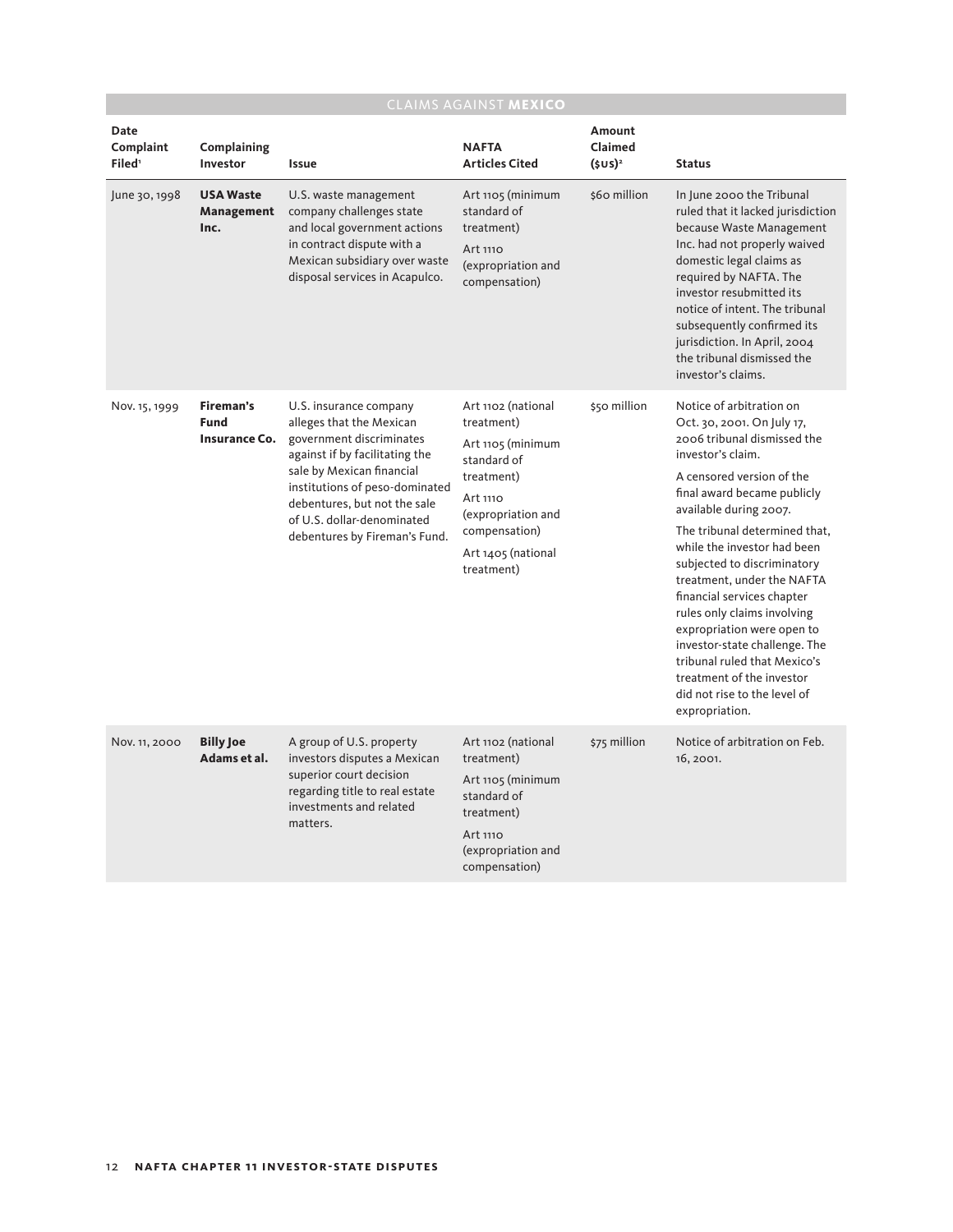| <b>CLAIMS AGAINST MEXICO</b>            |                                                                   |                                                                                                                                                                                                                                                                               |                                                                                                                                                                                                                                                                               |                                      |                                                                                                                                                           |
|-----------------------------------------|-------------------------------------------------------------------|-------------------------------------------------------------------------------------------------------------------------------------------------------------------------------------------------------------------------------------------------------------------------------|-------------------------------------------------------------------------------------------------------------------------------------------------------------------------------------------------------------------------------------------------------------------------------|--------------------------------------|-----------------------------------------------------------------------------------------------------------------------------------------------------------|
| Date<br>Complaint<br>Filed <sup>1</sup> | Complaining<br>Investor                                           | <b>Issue</b>                                                                                                                                                                                                                                                                  | <b>NAFTA</b><br><b>Articles Cited</b>                                                                                                                                                                                                                                         | Amount<br>Claimed<br>$(\xiUS)2$      | <b>Status</b>                                                                                                                                             |
| Aug. 28, 2001                           | Lomas de<br>Santa Fe                                              | U.S. investor alleges that<br>it was unfairly treated and<br>inadequately compensated in a<br>dispute over the expropriation<br>of land by Mexican Federal<br>District authorities.                                                                                           | Art 1102 (national<br>treatment)<br>Art 1103 (most-<br>favoured-nation<br>treatment)<br>Art 1104 (standard of<br>treatment)<br>Art 1105 (minimum<br>standard of<br>treatment)<br>Art 1106<br>(performance<br>requirements)<br>Art 1110<br>(expropriation and<br>compensation) | \$210 million                        | Notice of intent on August 28,<br>2001.                                                                                                                   |
| Oct. 1, 2001                            | <b>GAMI</b><br><b>Investments</b><br>Inc.                         | U.S. shareholders in a Mexican<br>sugar company assert that<br>their interests were harmed<br>by Mexican government<br>regulatory measures related to<br>processing and export of raw<br>and refined sugar, as well as<br>the nationalization of failing<br>sugar refineries. | Art 1102 (national<br>treatment)<br>Art 1105 (minimum<br>standard of<br>treatment)<br>Art 1110<br>(expropriation and<br>compensation)                                                                                                                                         | \$55 million                         | Notice of Intent on Oct. 1,<br>2001. In On November 15,<br>2004, the tribunal ruled that<br>it had no jurisdiction and<br>dismissed the investor's claim. |
| Dec. 12, 2001                           | Haas                                                              | U.S. investor in a small<br>manufacturing company in the<br>State of Chihuahua challenges<br>alleged unfair treatment by the<br>Mexican courts and authorities<br>in a dispute with local partners<br>in the company.                                                         | Art 1105 (minimum<br>standard of<br>treatment)                                                                                                                                                                                                                                | \$35 million,<br>approxi-<br>mately. | Notice of intent received<br>January 9, 2002.                                                                                                             |
| n.a.                                    | <b>Halchette</b>                                                  | no details available                                                                                                                                                                                                                                                          | n.a.                                                                                                                                                                                                                                                                          | n.a.                                 | Notice of intent has not been<br>made public. Arbitration never<br>commenced.                                                                             |
| Jan. 11, 2002                           | <b>Calmark</b><br><b>Commercial</b><br><b>Development</b><br>Inc. | U.S., property development<br>company challenges decisions<br>of the Mexican courts in<br>a property dispute in Baja<br>California.                                                                                                                                           | Art 1105 (minimum<br>standard of<br>treatment)<br>Art. 1109 (transfers)<br>Art 1110<br>(expropriation and<br>compensation)                                                                                                                                                    | \$0.4 million                        | Notice of intent on Jan.<br>11, 2002. Tribunal process<br>pending.                                                                                        |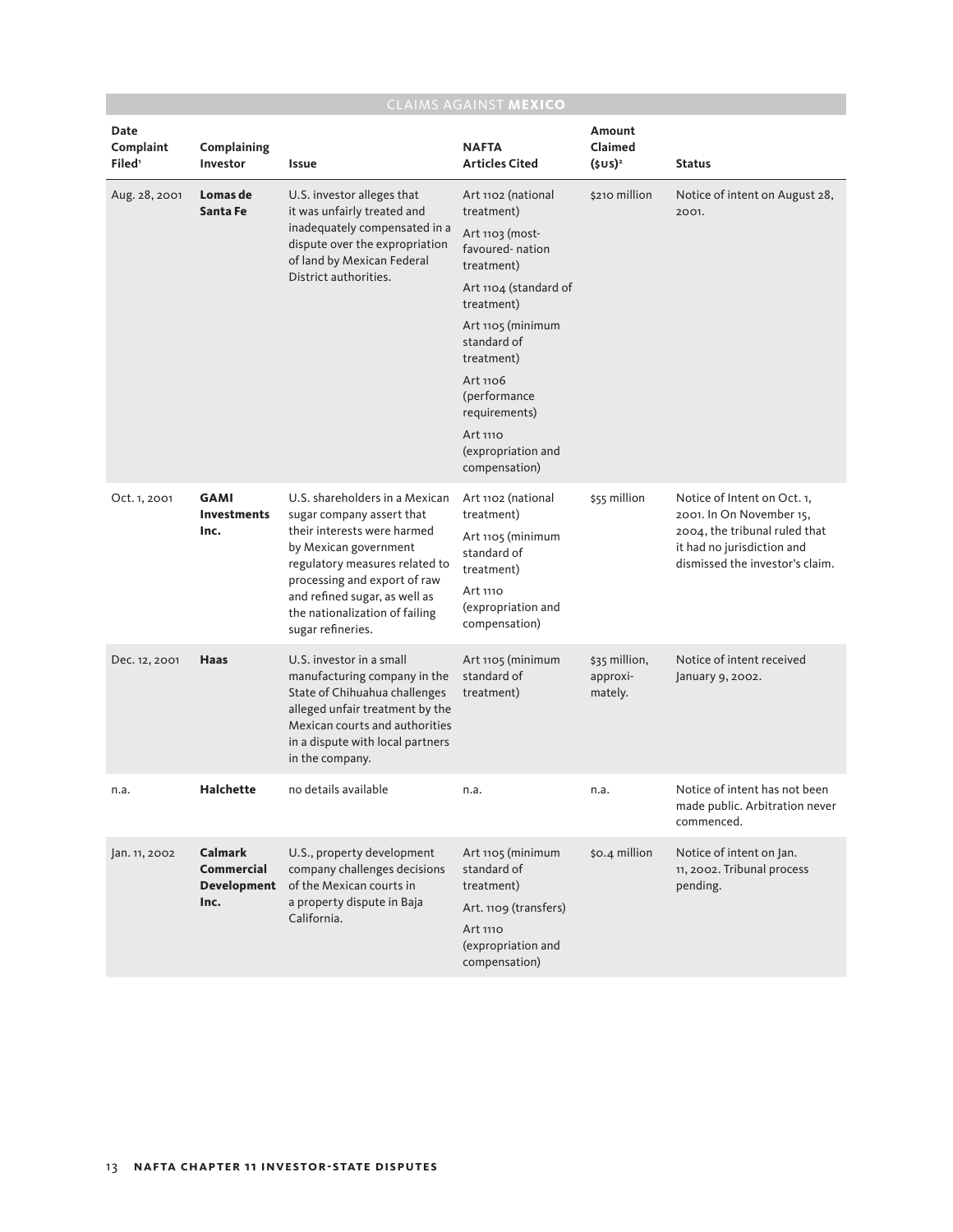| <b>CLAIMS AGAINST MEXICO</b>            |                                                                             |                                                                                                                                                                                                                                                                                                                                  |                                                                                                                                                                                                                                        |                                 |                                                                                                                                                                                                                                                                                                                                                                                                      |
|-----------------------------------------|-----------------------------------------------------------------------------|----------------------------------------------------------------------------------------------------------------------------------------------------------------------------------------------------------------------------------------------------------------------------------------------------------------------------------|----------------------------------------------------------------------------------------------------------------------------------------------------------------------------------------------------------------------------------------|---------------------------------|------------------------------------------------------------------------------------------------------------------------------------------------------------------------------------------------------------------------------------------------------------------------------------------------------------------------------------------------------------------------------------------------------|
| Date<br>Complaint<br>Filed <sup>®</sup> | Complaining<br>Investor                                                     | <b>Issue</b>                                                                                                                                                                                                                                                                                                                     | <b>NAFTA</b><br><b>Articles Cited</b>                                                                                                                                                                                                  | Amount<br>Claimed<br>$(\xiUS)2$ | <b>Status</b>                                                                                                                                                                                                                                                                                                                                                                                        |
| Feb. 12, 2002                           | Robert J.<br><b>Frank</b>                                                   | U.S. investor seeks damages<br>from Mexican government in<br>dispute over development of<br>a beachfront property in Baja<br>California.                                                                                                                                                                                         | Art 1102 (national<br>treatment)<br>Art 1103 (most-<br>favoured-nation<br>treatment)<br>Art 1105 (minimum<br>standard of<br>treatment)<br>Art 1106<br>(performance<br>requirements)<br>Art 1110<br>(expropriation and<br>compensation) | $$1.5$ million                  | Notice of arbitration on August<br>5, 2002. Tribunal process<br>pending.                                                                                                                                                                                                                                                                                                                             |
| March 21,<br>2002                       | International<br><b>Thunderbird</b><br><b>Gaming Corp.</b>                  | Canadian gaming company<br>challenges the regulation<br>and closure of its gambling<br>facilities by the Mexican<br>government agency that<br>has jurisdiction over gaming<br>activity and enforcement.                                                                                                                          | Art 1102 (national<br>treatment)<br>Art 1103 (most-<br>favoured-nation<br>treatment)<br>Art 1104 (standard of<br>treatment)<br>Art 1105 (minimum<br>standard of<br>treatment)<br>Art 1110<br>(expropriation and<br>compensation)       | \$100 million                   | Notice of arbitration August<br>1, 2002. On Jan. 26, 2005<br>the tribunal dismissed the<br>investor's claim. Thunderbird<br>Gaming was ordered to<br>pay Mexico's legal costs of<br>approximately \$1.2 million US<br>and three-quarters of the costt<br>of the arbitration. On Feb. 14,<br>2007 a U.S. court rejected<br>Thunderbird Gaming's petition<br>to vacate the NAFTA tribunal's<br>ruling. |
| Jan. 28, 2003                           | Corn<br><b>Products</b><br><b>International</b>                             | U.S. company challenges<br>Mexican tax on sales of soft<br>drinks sweetened with high-<br>fructose corn syrup.                                                                                                                                                                                                                   | Art 1102 (national<br>treatment)<br>Art 1105 (minimum<br>standard of<br>treatment)<br>Art 1106<br>(performance<br>requirements)<br>Art 1110<br>(expropriation and<br>compensation)                                                     | \$325 million                   | Notice of arbitration on<br>October 21, 2003. Tribunal<br>process underway.                                                                                                                                                                                                                                                                                                                          |
| Oct. 14, 2003                           | Archer<br><b>Daniels</b><br>Midland,<br><b>Tate and Lyle</b><br>Ingredients | A U.S. agri-business and the<br>U.S. subsidiary of a British<br>multinational company<br>challenge a range of Mexican<br>government measures,<br>including a tax on soft drinks<br>sweetened with high-fructose<br>corn syrup, that allegedly<br>discouraged the import,<br>production and sale of high-<br>fructose corn syrup. | Art 1102 (national<br>treatment)<br>Art 1105 (minimum<br>standard of<br>treatment)<br>Art 1106<br>(performance<br>requirements)<br>Art 1110<br>(expropriation and<br>compensation)                                                     | \$100 million                   | Notice of intent received<br>on October 14, 2003. On<br>November 21, 2007 the tribunal<br>reportedly issued an award<br>against Mexico and in favour<br>of the investors. The details<br>of the award and the amount<br>of damages have not yet been<br>made public.                                                                                                                                 |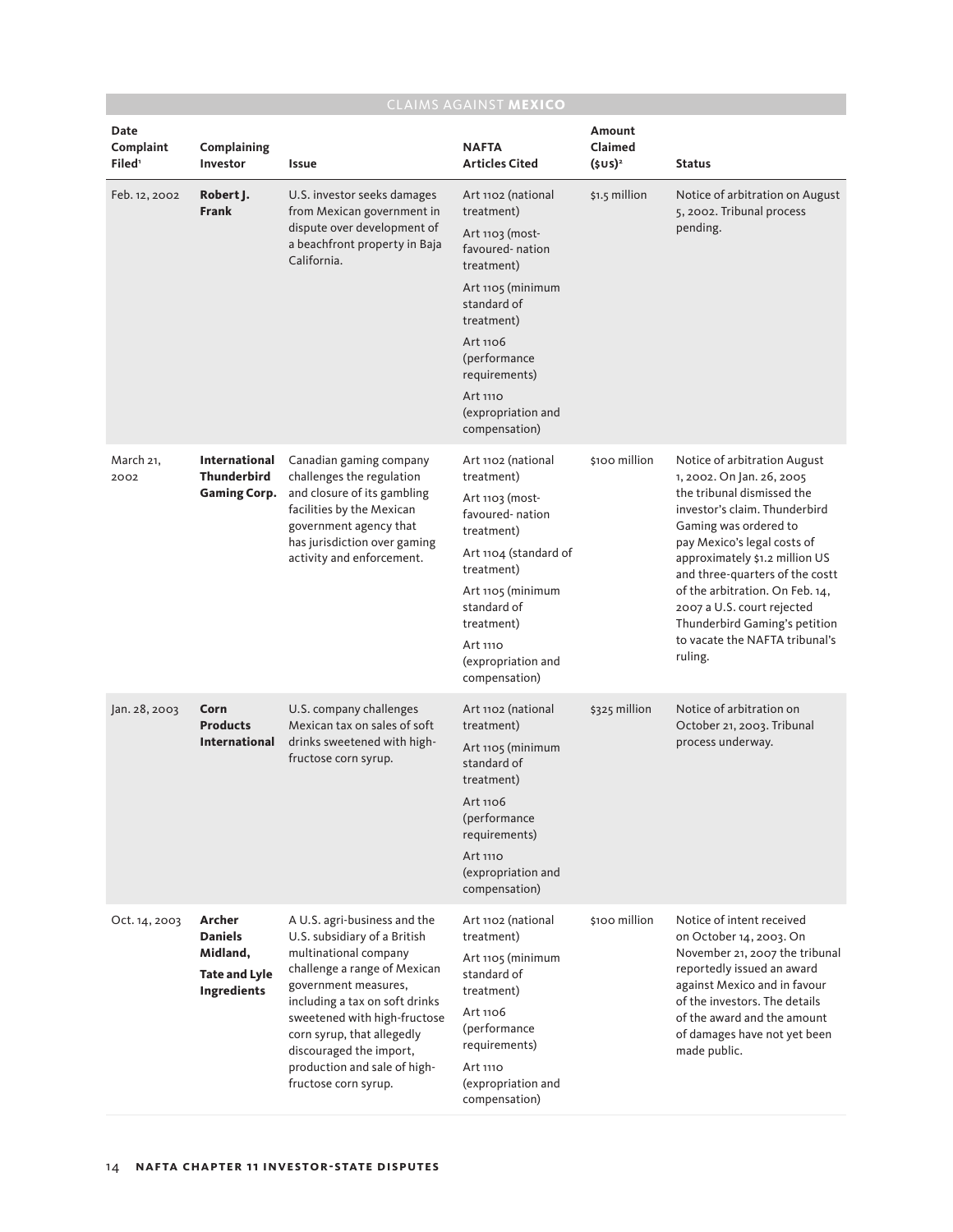| <b>CLAIMS AGAINST MEXICO</b>            |                                                             |                                                                                                                                                                                                                                                                                                                                         |                                                                                                                                       |                                       |                                                                                                                                                                                                                                                                                                                                                                                                                                                                                                                                                                                                                                                                              |
|-----------------------------------------|-------------------------------------------------------------|-----------------------------------------------------------------------------------------------------------------------------------------------------------------------------------------------------------------------------------------------------------------------------------------------------------------------------------------|---------------------------------------------------------------------------------------------------------------------------------------|---------------------------------------|------------------------------------------------------------------------------------------------------------------------------------------------------------------------------------------------------------------------------------------------------------------------------------------------------------------------------------------------------------------------------------------------------------------------------------------------------------------------------------------------------------------------------------------------------------------------------------------------------------------------------------------------------------------------------|
| Date<br>Complaint<br>Filed <sup>®</sup> | Complaining<br>Investor                                     | <b>Issue</b>                                                                                                                                                                                                                                                                                                                            | <b>NAFTA</b><br><b>Articles Cited</b>                                                                                                 | <b>Amount</b><br>Claimed<br>$(sus)^2$ | <b>Status</b>                                                                                                                                                                                                                                                                                                                                                                                                                                                                                                                                                                                                                                                                |
| 2003                                    | Cargill Inc.                                                | U.S. agribusiness reportedly<br>challenges a range of Mexican<br>government measures,<br>including a tax on soft drinks<br>sweetened with high-fructose<br>corn syrup, that allegedly<br>discouraged the import,<br>production and sale of high-<br>fructose corn syrup.                                                                | n.a.                                                                                                                                  | n.a.                                  | No details available.                                                                                                                                                                                                                                                                                                                                                                                                                                                                                                                                                                                                                                                        |
| Aug. 27, 2004                           | <b>Bayview</b><br><b>Irrigation</b><br>District, et.<br>al. | Seventeen Texas irrigation<br>districts assert that the<br>diversion of water from<br>Mexican tributaries of the<br>Rio Grande watershed<br>discriminated against<br>downstream U.S. water<br>users, breached Mexico's<br>commitments under bilateral<br>water-sharing treaties and<br>expropriated water "owned"<br>by U.S. interests. | Art 1102 (national<br>treatment)<br>Art 1105 (minimum<br>standard of<br>treatment)<br>Art 1110<br>(expropriation and<br>compensation) | \$554 million                         | Notice of intent on Aug. 27,<br>2004. On June 21, 2007 the<br>tribunal dismissed the claims.<br>The tribunal ruled that the<br>claimants, who were U.S.<br>nationals whose investments<br>were located within the<br>territory of the United States,<br>did not qualify as foreign<br>investors (or investments)<br>entitled to protection<br>under NAFTA's investment<br>chapter, simply because their<br>investments may have been<br>affected by Mexico's actions.<br>Significantly, however, given<br>the charged debate over<br>whether water is covered by<br>NAFTA, the tribunal concluded<br>that "water rights fall within<br>[NAFTA's] definition of<br>property." |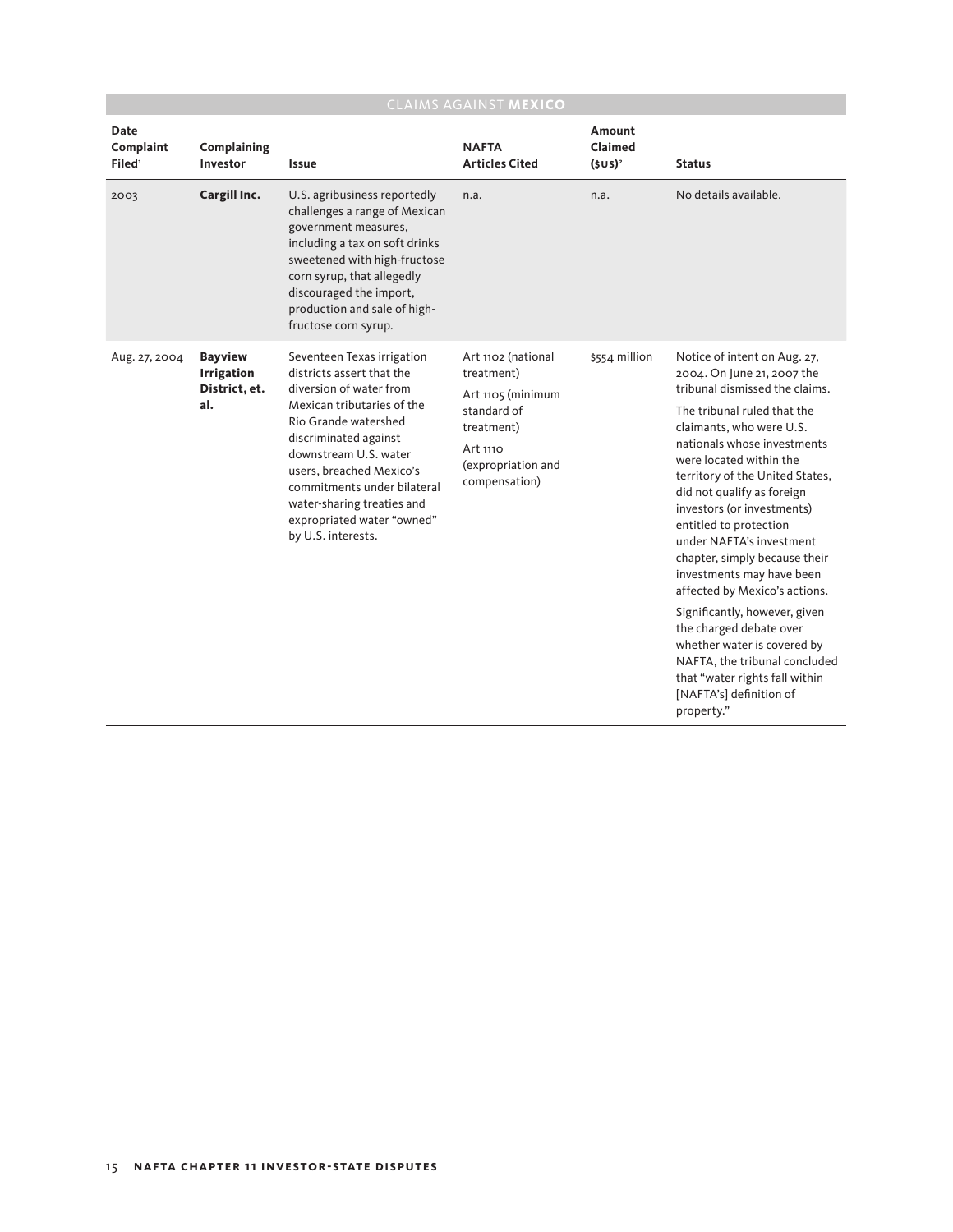### SUMMARY OF CASES FILED UNDER **NAFTA CHAPTER 11** (to October 1, 2007)

| Respondent<br>Country | <b>Number</b><br>of Cases Filed | <b>Types of Measure Challenged</b>                                                                                                                     | <b>Total Damages</b><br>Awarded <sup>3</sup> (\$US) | <b>Disposition of Cases</b>                                                                                                                                                                                            |
|-----------------------|---------------------------------|--------------------------------------------------------------------------------------------------------------------------------------------------------|-----------------------------------------------------|------------------------------------------------------------------------------------------------------------------------------------------------------------------------------------------------------------------------|
| Canada                | 18                              | 6 environmental protection<br>5 natural resources<br>2 postal services<br>1 cultural policy<br>1 agriculture<br>3 other                                | \$27 million Cdn. <sup>4</sup>                      | 2 decided against Canada<br>(with damages awarded)<br>2 settled "out-of-court"<br>(1 with damages, 1 undisclosed)<br>1 dismissed<br>6 tribunal process underway<br>3 pending or inactive<br>3 withdrawn by complainant |
| U.S.                  | 14                              | 3 environmental protection<br>4 softwood lumber<br>3 state court decisions<br>1 procurement<br>3 health or food safety regulation                      | $\circ$                                             | 4 dismissed<br>5 tribunal process underway<br>4 pending or inactive<br>1 withdrawn by complainant                                                                                                                      |
| <b>Mexico</b>         | 17                              | 4 environmental protection<br>4 real estate or development<br>5 manufacturing<br>1 financial services<br>1 gambling<br>1 cigarette taxation<br>1 other | $$18.2$ million+ <sup>5</sup>                       | 3 decided against Mexico<br>(with damages awarded)<br>6 dismissed<br>2 tribunal process underway<br>6 pending or inactive                                                                                              |

**SOURCES** Government of Canada, Department of International Trade (www.dfait-maeci.gc.ca), U.S. Department of State ([www.state.gov](http://www.state.gov)), Mexico's Secretaria<br>de Economia, ([www.economia-snci.gob.mx](http://www.economia-snci.gob.mx)), NAFTA Claims (www.naftaclaim [\(www.citiizen.org\)](http://www.citiizen.org).

NOTES 1 Date of notice of intent, except where indicated. 2 All figures are in US\$ except where indicated. 3 Including awards of legal costs, where available.<br>Not including interest. 4 Including Ethyl settlement of approxi award against Mexico in the ADM, et. al. claim.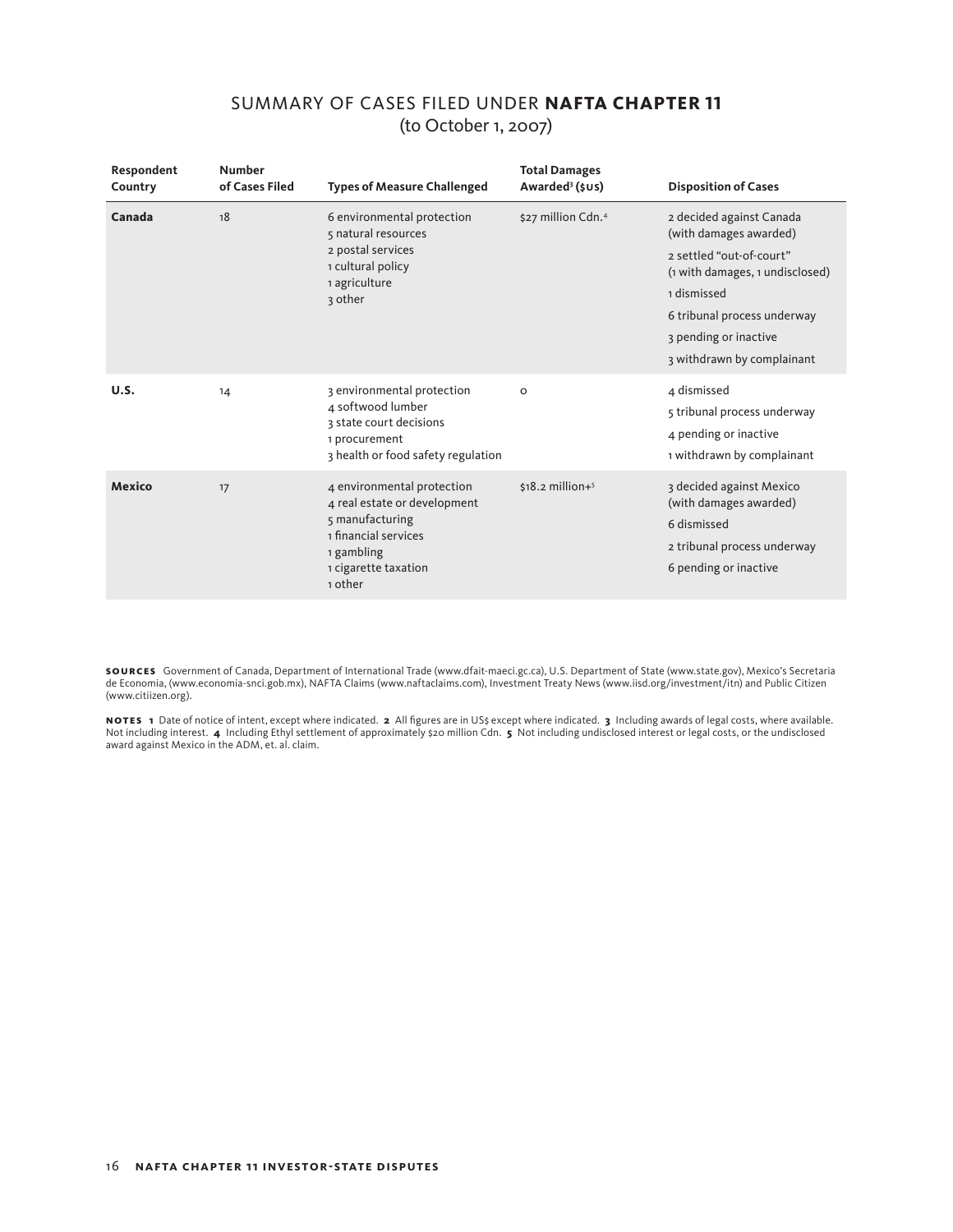## NAFTA INVESTOR-STATE DISPUTES: **ANALYSIS**

NAFTA's controversial investor-state dispute settlement mechanism allows foreign investors to bring claims against NAFTA governments for breaches of the broadly worded investment rights and protections in NAFTA's investment chapter (chapter 11).

Foreign investors have used chapter 11 to challenge a wide range of government measures that allegedly diminish the value of their investments. Because almost any government regulation or policy affects property interests, NAFTA's investment rules have been criticized as constraining the fundamental role of democratic governments.

Arbitration can be invoked unilaterally by investors from the three NAFTA countries, without seeking consent from their home governments. Under NAFTA's investment rules, all three national governments have given their "unconditional, prior consent" to submit claims to binding arbitration. Foreign investors can also challenge state, provincial and local government measures.

Cases are decided by tribunals of three members, one chosen by the investor, one chosen by the challenged government, and a third selected by mutual agreement. Tribunal decisions are final, although they may be reviewed on narrow procedural grounds in the domestic courts. While tribunals cannot force government to change NAFTA-inconsistent measures, they can award huge monetary damages to investors.

#### **Number of claims**

As of January 1 2008, there have been 49 investor-state claims (18 against Canada, 14 against the U.S. and 17 against Mexico). There may well be additional claims that are not yet public. Claims against Mexico, in particular, are often slow to become public knowledge.

Although the number of challenges to U.S. government measures has leveled off, new claims continue to mount against the other NAFTA governments, especially against Canada. Three new cases were filed against Canada during 2006 and three more in 2007.

#### **Disposition of claims**

In all four decided cases against the U.S. to date, the investors' claims have been dismissed. There are currently five active cases against the U.S.

By contrast, tribunals have awarded damages to the complaining investors in two of three decided claims against Canada. Canada also settled a third claim "out of court" by agreeing to pay the investor damages, repealing the challenged measure (a ban on the gasoline additive MMT, a suspected neurotoxin), and issuing an apology to the U.S. investor, Ethyl Corporation. In 2007, Canada won an important victory, when, after a lengthy dispute, a tribunal dismissed a challenge by the U.S. express delivery company United Parcel Services against Canada Post, the national public postal provider.

Tribunals have also awarded damages to the complaining investors in three claims against Mexico, including the notorious Metalclad decision where a U.S. waste management company successfully challenged a local government's decision to refuse the company a permit to operate a hazardous waste landfill. Six claims against Mexico have been dismissed.

In the summer of 2007, a tribunal dismissed a challenge by Texas water districts to Mexico's allocation of water. The tribunal ruled that the claimants did not qualify as foreign investors under NAFTA's investment chapter. Significantly, however, given the charged debate over whether water is covered by NAFTA, the tribunal concluded that "water rights fall within [NAFTA's] definition of property."

#### **Subject matter of claims**

There are active claims involving highly controversial and sensitive policy matters. For example,

- In the Glamis Gold case, a Canadian mining company is challenging Californian environmental regulations intended to limit the environmental impacts of open-pit mining and to protect indigenous peoples' religious sites.
- In the Adams Lake (V.G. Gallo) case, a U.S. investor is challenging the Ontario government's decision to halt a highly contentious landfill project that planned to dispose of Toronto's solid waste in a man-made lake on the site of a former open-pit mine in northern Ontario.